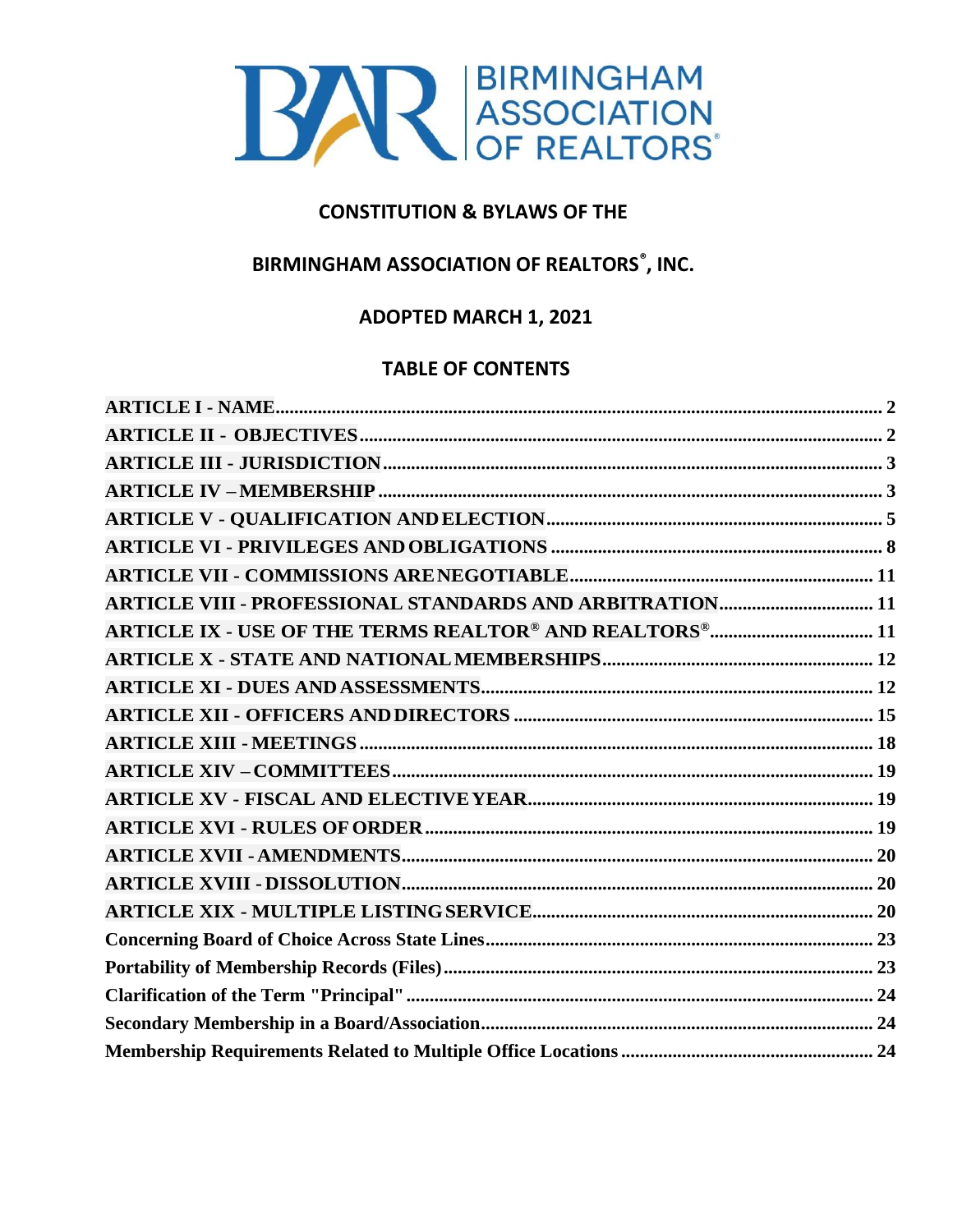# **CONSTITUTION AND BYLAWS**

## **BIRMINGHAM ASSOCIATION OF REALTORS®, INC.**

#### **February 25, 2021**

### <span id="page-1-0"></span>**ARTICLE I - NAME**

#### **SECTION 1. NAME.**

The name of this organization shall be the Birmingham Association of REALTORS®, Inc., hereafter referred to as the "Association."

#### **SECTION 2. REALTORS®.**

Inclusion and retention of the Registered Collective Membership Mark "REALTORS®" in the name of the Association shall be governed by the Constitution and Bylaws of the NATIONAL ASSOCIATION OF REALTORS®" as from time to time amended.

#### <span id="page-1-1"></span>**ARTICLE II - OBJECTIVES**

#### **The objectives of the Association are:**

#### **SECTION 1.**

To unite those engaged in the recognized branches of the real estate profession for the purpose of exerting a beneficial influence upon the profession and related interests.

#### **SECTION 2.**

To promote and maintain high standards of conduct in the real estate profession as expressed in the Code of Ethics of the NATIONAL ASSOCIATION OF REALTORS®.

### **SECTION 3.**

To provide a unified medium for real estate owners and those engaged in the real estate profession whereby their interests may be safeguarded and advanced.

#### **SECTION 4.**

To further the interests of home and other real property ownership.

#### **SECTION 5.**

To unite those engaged in the real estate profession in this community with the Alabama Association of REALTORS<sup>®</sup> Inc., hereafter referred to as the "AAR," and the NATIONAL ASSOCIATION OF REALTORS®, thereby furthering their own objectives throughout the state and nation, as well as obtaining the benefits and privileges of membership therein.

#### **SECTION 6.**

<span id="page-1-2"></span>To designate, for the benefit of the public, individuals authorized to use the terms REALTOR® and REALTORS® as licensed, prescribed, and controlled by the NATIONAL ASSOCIATION OF REALTORS® .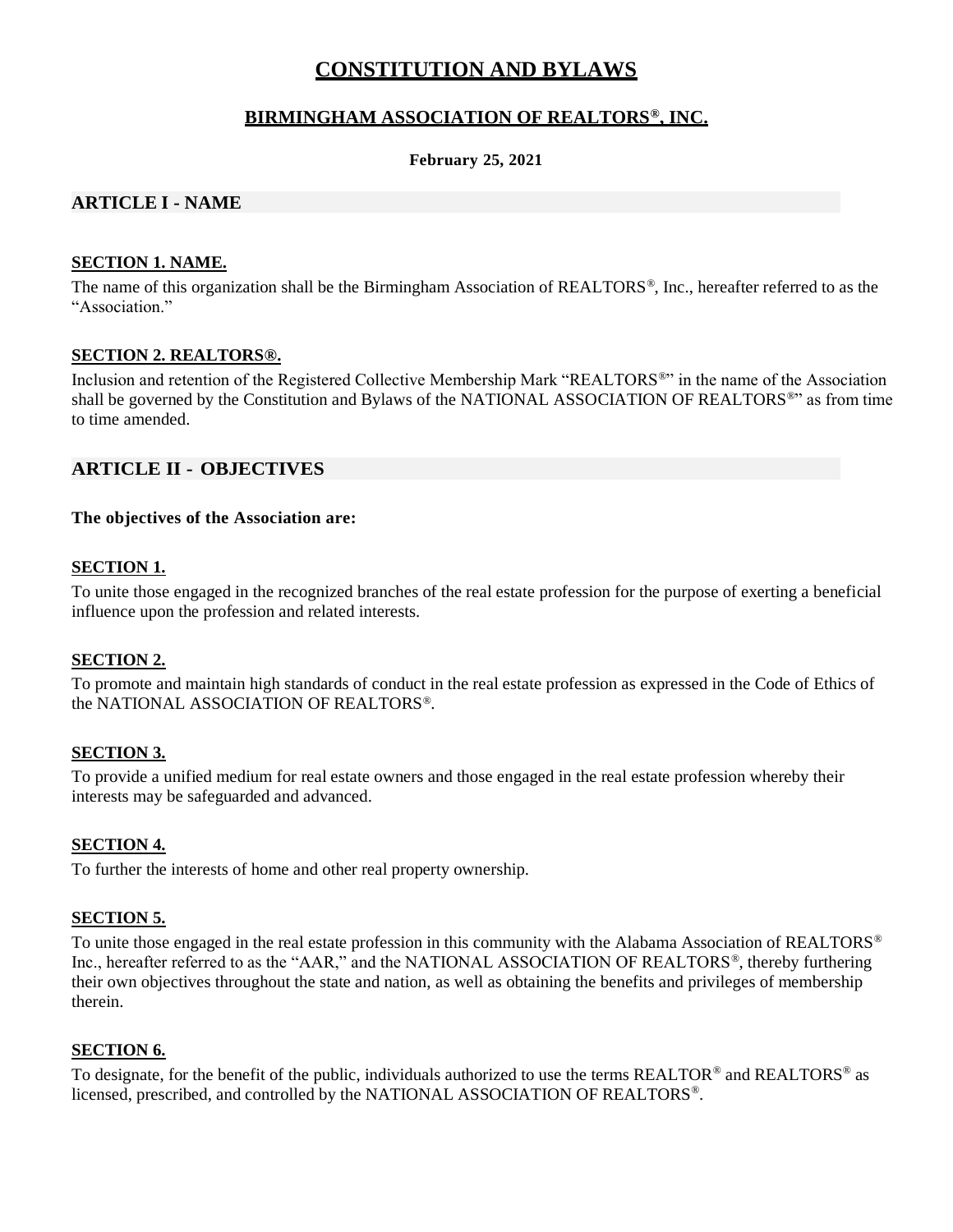## **ARTICLE III - JURISDICTION**

### **SECTION 1.**

The territorial jurisdiction of the Association as a member of the NATIONAL ASSOCIATION OF REALTORS<sup>®</sup> shall include Jefferson, Randolph, Blount, Clay, and Shelby Counties and from the NW corner of Chilton County to the NE Corner of Chilton County abutting Shelby County border towards the boundary of Coosa County South to the boundary of Goose Pond Creek. Following Goose Pond Creek through the city of Clanton Connecting to HWY 22 at HWY 191 to Maplesville and HWY 139 connecting to HWY 183 to the NW corner of the Talladega Forest, Western boundary of the Talladega Forest to 139 N to the Chilton County line straight North to the NW Corner of Chilton County, AL.

#### **SECTION 2.**

Territorial jurisdiction is defined to mean:

The right and duty to control the use of the terms REALTOR® and REALTORS®, subject to the conditions set forth in these Bylaws and those of the NATIONAL ASSOCIATION OF REALTORS®, in return for which the Association agrees to protect and safeguard the property rights of the NATIONAL ASSOCIATION OF REALTORS® in the terms.

## <span id="page-2-0"></span>**ARTICLE IV –MEMBERSHIP**

#### **SECTION 1.**

**There shall be six classes of members as follows:**

- **A. REALTOR**® **MEMBERS**. REALTOR® members, whether primary or secondary, shall be:
	- **1.** Individuals who, as sole proprietors, partners, corporate officers, or branch office managers, are engaged actively in the real estate profession, including buying, selling, exchanging, renting or leasing, managing, appraising for others for compensation, counseling, building, developing or subdividing real estate, and who maintain or are associated with an established real estate office in the state of Alabama, or a state contiguous thereto. All persons who are partners in a partnership, or all officers in a corporation who are actively engaged in the real estate profession within the state or a state contiguous thereto shall qualify for REALTOR<sup>®</sup> membership only, and each is required to hold REALTOR<sup>®</sup> membership (except as provided in the following paragraph) in an association of REALTORS® within the state or a state contiguous thereto unless otherwise qualified for Institute Affiliate membership.

In the case of a real estate firm, partnership, or corporation, whose business activity is substantially all commercial, only those principals actively engaged in the real estate business in connection with the same office, or any other offices within the jurisdiction of the association in which one of the firm's principals holds REALTOR<sup>®</sup> membership, shall be required to hold REALTOR<sup>®</sup> membership unless otherwise qualified for Institute Affiliate membership.

- **2.** Individuals who are engaged in the real estate profession other than as sole proprietors, partners, corporate officers, or branch office managers and are associated with a REALTOR $^{\circ}$  member and meet the qualifications.
- **3.** Franchise REALTOR<sup>®</sup>Membership. Corporate officers (who may be licensed or unlicensed) of a real estate brokerage franchise organization with at least one hundred fifty (150) franchisees located within the United States, its insular possessions and the commonwealth of Puerto Rico, elected to membership pursuant to the provisions in the *National Association of REALTORS® Constitution and Bylaws.* Such individuals shall enjoy all of the rights, privileges and obligations of REALTOR® membership (including compliance with the Code of Ethics)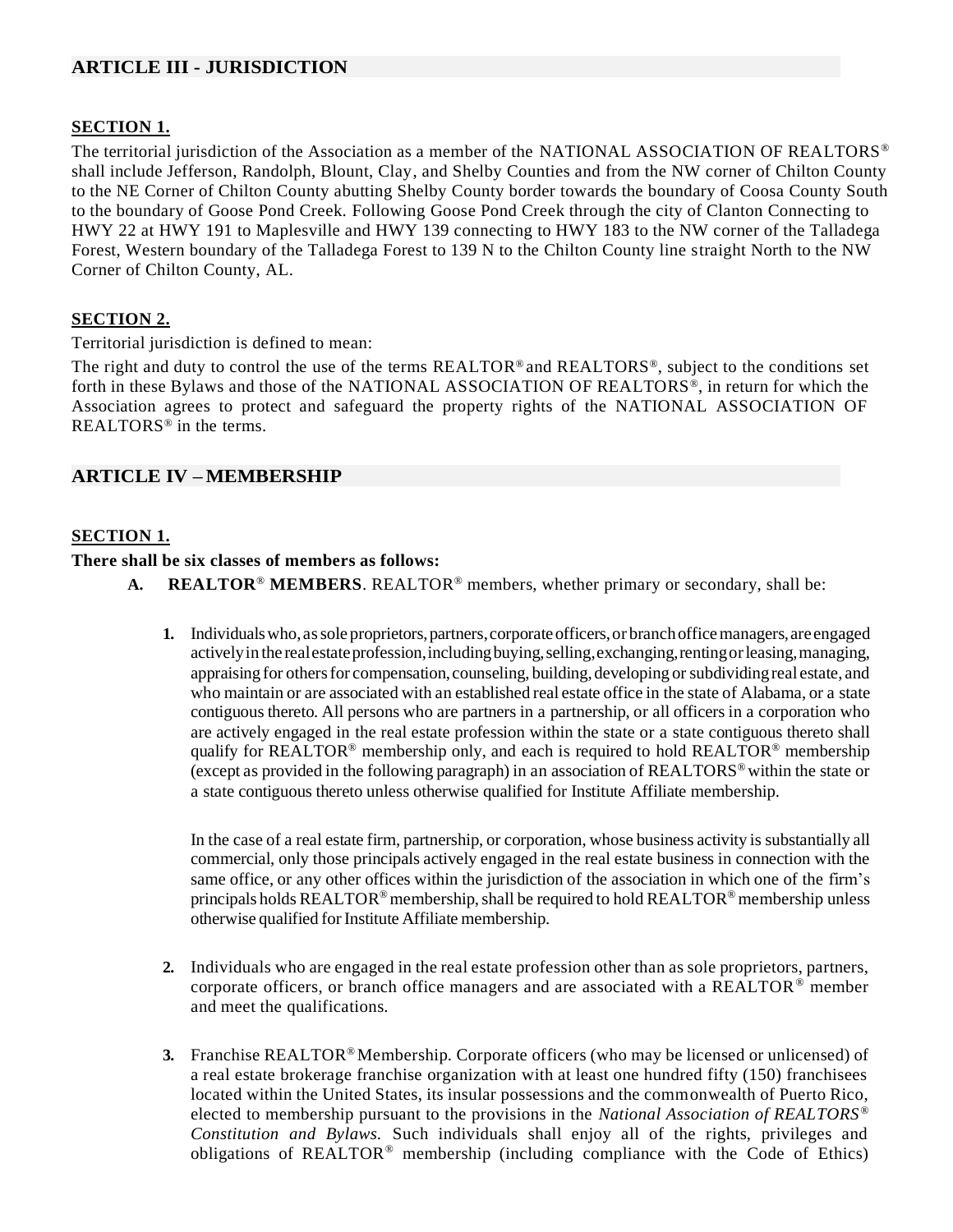except: obligations related to association-mandated education, meeting attendance, or indoctrination classes or other similar requirements; the right to use the term REALTOR<sup>®</sup> in connection with their franchise organization's name; and the right to hold elective office in the local association, the state association and National Association.

- **4.** Primary and Secondary REALTOR® Members. An individual is a primary member if the Association pays state and National dues based on such member. An individual is a secondary member if state and National dues are remitted through another association. One of the principals in a real estate firm must be a designated REALTOR® member of the association in order for licensees affiliated with the firm to select the association as their "primary" association.
- **5.** Designated REALTOR® Members. Each firm (or office in the case of firms with multiple office locations) shall designate in writing one REALTOR® member who shall be responsible for all duties and obligations of membership including the obligation to arbitrate pursuant to Article 17 of the Code of Ethics and the payment of Association dues. The "Designated REALTOR®" must be a sole proprietor, partner, corporate officer or branch office manager acting on behalf of the firm's principal(s) and must meet all other qualifications for REALTOR<sup>®</sup> membership.
- **B. INSTITUTE AFFILIATE MEMBERS.** Institute Affiliate Members shall be individuals who hold a professional designation awarded by an Institute, Society, or Council affiliated with the NATIONAL ASSOCIATION OF REALTORS<sup>®</sup> that addresses a specialty area other than residential brokerage or individuals who otherwise hold a class of membership in such Institute, Society or Council that confers the right to hold office. Any such individual, if otherwise eligible, may elect to hold REALTOR® Membership, subject to payment of applicable dues for such membership.
- **C. AFFILIATE MEMBERS.** Affiliate Members shall be real estate owners and other individuals or firms who while not engaged in the real estate profession as defined in paragraphs (a) or (b) of this Section, have interests requiring information concerning real estate, and are in sympathy with the objectives of the Association. Affiliate membership shall also be granted to individuals licensed or certified to engage in real estate practice who, if otherwise eligible, do not elect to hold REALTOR<sup>®</sup> membership in the Association, provided the applicant is engaged exclusively in a specialty of the real estate business other than brokerage of real property**.**
- **D. PUBLIC SERVICE MEMBERS.** Public Service members shall be individuals who are interested in the real estate profession as employees of or affiliated with educational, public utility, governmental or other similar organizations, but are not engaged in the real estate profession on their own account or in association with an established real estate business.
- **E. HONORARY MEMBERS.** Honorary members shall be individuals not engaged in the real estate profession who have performed notable service for the real estate profession, for the Association, or for the public.

**STUDENT MEMBERS. Student members shall be individuals who are seeking an undergraduate or graduate degree with a specialization or major in real estate at institutions of higher learning, and who have completed at least two years of college and at least one college level course in real estate but are not engaged in the real estate profession on their own account or not associated with an established real estate office.**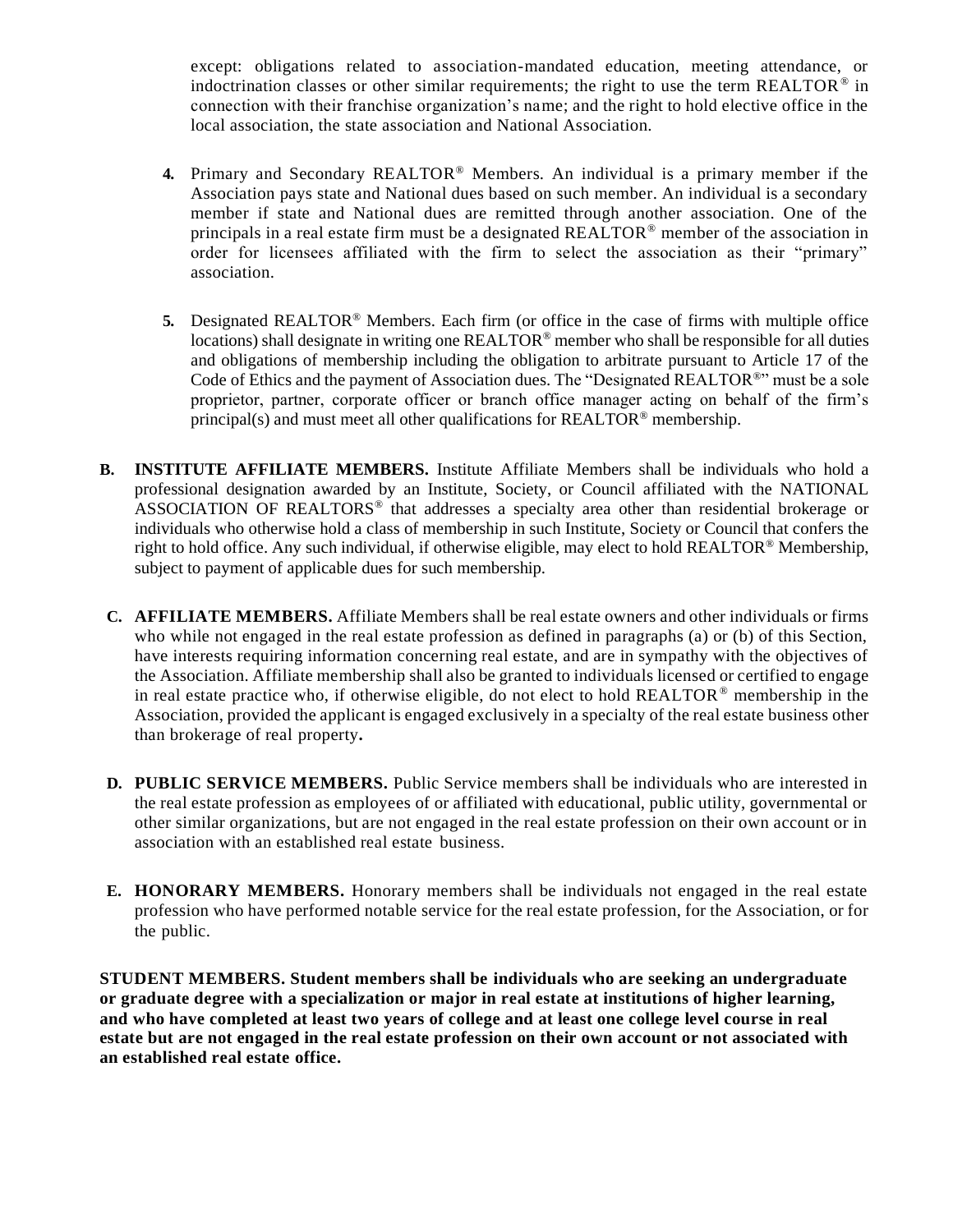### <span id="page-4-0"></span>**SECTION 1. APPLICATION**

- **A.** An application for membership shall be made in such manner and form as may be prescribed by the Board of Directors and made available to anyone requesting it. The application form shall contain among the statements to be signed by the applicant:
	- **1.** That applicant agrees as a condition to membership to thoroughly familiarize himself/herself with the Code of Ethics of the NATIONAL ASSOCIATION OF REALTORS ® , the Constitutions, Bylaws, and Rules and Regulations of the Association, the AAR and the NATIONAL ASSOCIATION OF REALTORS<sup>®</sup>, and if elected a Member, will abide by the Constitution and Bylaws, and Rules and Regulations of the Association, the AAR and the NATIONAL ASSOCIATION OF REALTORS<sup>®</sup>, and if a REALTOR<sup>®</sup> Member, will abide by the Code of Ethics of the NATIONAL ASSOCIATION OF REALTORS<sup>®</sup>, including the obligation to arbitrate controversies arising out of real estate transactions as specified by Article 17 of the Code of Ethics, and as further specified in the Code of Ethics and Arbitration Manual of the NATIONAL ASSOCIATION OF REALTORS®, as from time to time amended.
	- **2.** That applicant consents that the Association, through its Membership Committee or otherwise, may invite and receive information and comment about applicant from any member or other persons, and that applicant agrees that any information and comment furnished to the Association by any person in response to the invitation shall be conclusively deemed to be privileged and not form the basis of any action for slander, libel, or defamation of character. The applicant shall, with the form of application, have access to a copy of the Bylaws, Constitution, Rules and Regulations, and Code of Ethics referred to above.

#### **SECTION 2. QUALIFICATION**

**A.** An applicant for REALTOR® membership who is a sole proprietor, partner, corporate officer, or branch office manager of a real estate firm shall supply evidence satisfactory to the Association through its Membership Committee or otherwise that he/she is actively engaged in the real estate profession, and maintains a current, valid real estate broker's or salesperson's license or is licensed or certified by an appropriate state regulatoryagency to engage in the appraisal of real property, has a place of businesswithin the state or a state contiguous thereto (unless a secondary member), has no record of recent or pending bankruptcy\*, has no record of official sanctions involving unprofessional conduct\*\*, agrees to complete a course of instruction covering the Bylaws and Rules and Regulations of the Association, the Bylaws of the AAR, and the Constitution and Bylaws and Code of Ethics of the NATIONAL ASSOCIATION OF REALTORS<sup>®</sup>, and shall pass such reasonable and nondiscriminatory written examination thereon as may be required by the Committee, and shall agree that if elected to membership, he/she will abide by such Constitutions and Bylaws, Rules and Regulations, and Code of Ethics.

\* No recent or pending bankruptcy is intended to mean that the applicant or any real estate firm in which the applicant is a sole proprietor, general partner, corporate officer, or branch office manager is not involved in any pending bankruptcy or insolvency proceedings or has not been adjudged bankrupt in the past three (3) years. If a bankruptcy proceeding as described above exists, membership may not be rejected unless the Association establishes that its interests and those of its members and the public could not be adequately protected by requiring that the bankrupt applicant pay cash in advance for Association and MLS fees for up to one (1) year from the date that membership is approved or from the date that the applicant is discharged from bankruptcy (whichever is later). In the event that an existing member initiates a bankruptcy proceeding, the member may be placed on a "cash basis" from the date that bankruptcy is initiated until one (1) year from the date that the member has been discharged from bankruptcy.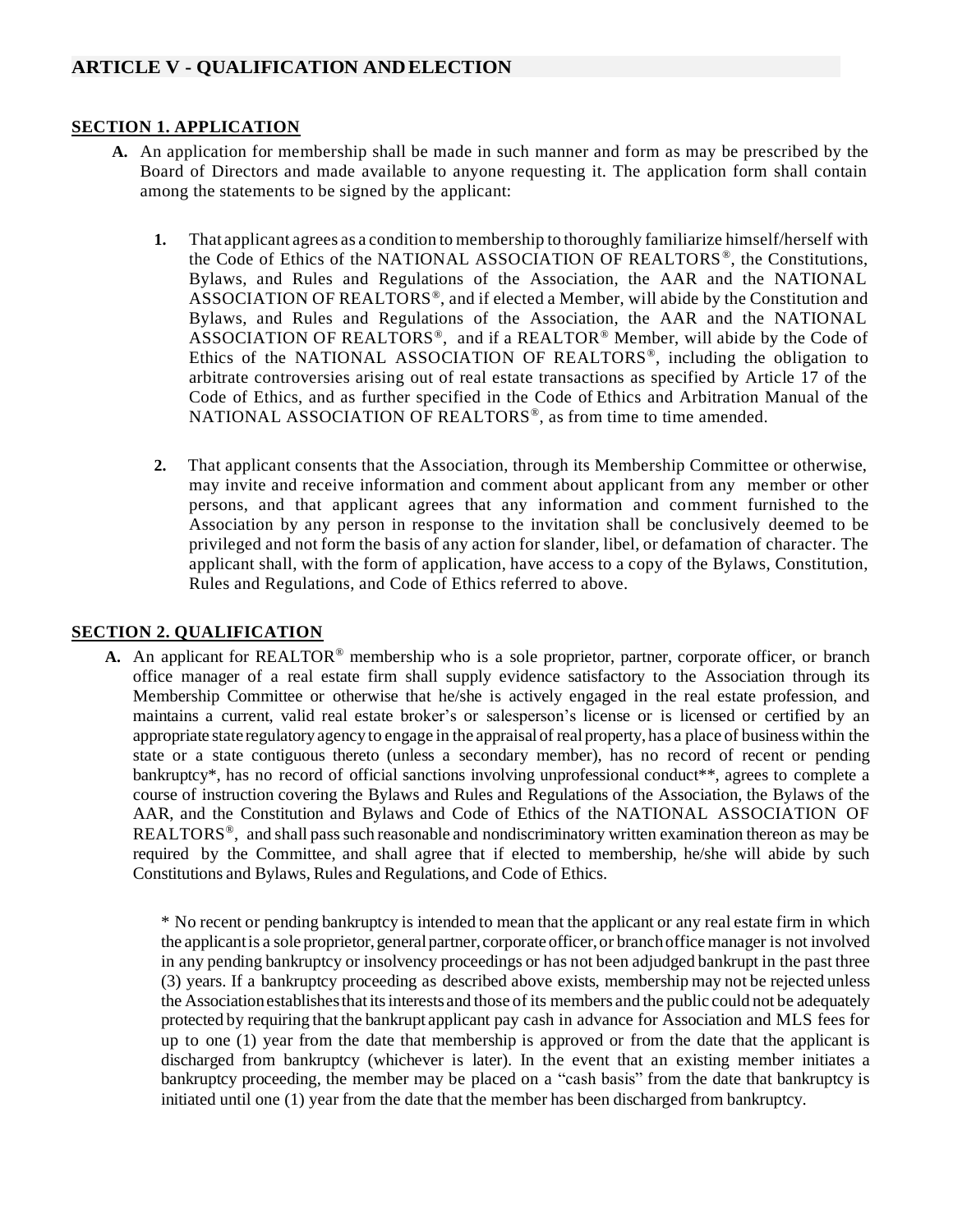\*\* No record of official sanctions involving unprofessional conduct is intended to mean that the Association may only consider judgments against the applicant within the past three (3) years of violations of (1) civil rights laws; (2) real estate license laws; (3) or other laws prohibiting unprofessional conduct against the applicant rendered by the courts or other lawful authorities.

**NOTE 1:** Article IV, Section 2, of the NATIONAL ASSOCIATION OF REALTORS® Bylaws prohibits Member Boards from knowingly granting REALTOR® Membership to any applicant who has an unfulfilled sanction pending which was imposed by another board or association of REALTORS<sup>®</sup> for violation of the Code of Ethics. (Adopted 1/01)

- **B.** Individuals who are actively engaged in the real estate profession other than as sole proprietors, partners, corporate officers, or branch office managers, in order to qualify for REALTOR<sup>®</sup> membership, shall at the time of application, be associated either as an employee or as an independent contractor with a designated REALTOR®member of the Association or a designated REALTOR® member of another board or association (if a secondary member) and must maintain a current, valid real estate broker's or salesperson's license, or be licensed or certified by an appropriate state regulatory agency to engage in the appraisal of real property, shall complete a course of instruction covering the Bylaws and Rules and Regulations of the Association, the Bylaws of the AAR, and the Constitution and Bylaws and Code of Ethics of the NATIONAL ASSOCIATION OF REALTORS<sup>®</sup>, and shall pass such reasonable and nondiscriminatory written examinations thereon as may be required by the Membership Committee, and shall agree in writing that if elected to membership he/she will abide the Code of Ethics of the NATIONAL ASSOCIATION OF REALTORS<sup>®</sup>, and by the Constitution, Bylaws, and Rules and Regulations of the Association, the AAR, and the NATIONAL ASSOCIATION OF REALTORS<sup>®</sup>.
- **C.** The Association will also consider the following in determining an applicant's qualifications for REALTOR® membership:
	- **1.** All final findings of Code of Ethics violations and violations of other membership duties in any other association within the past three (3) years
	- **2.** Pending ethics complaints (or hearings)
	- **3.** Unsatisfied discipline pending
	- **4.** Pending arbitration requests (or hearings)
	- **5.** Unpaid arbitration awards or unpaid financial obligations to any other association or association MLS

"Provisional" membership may be granted in instances where ethics complaints or arbitration requests (or hearings) are pending in other associations or where the applicant for membership has unsatisfied discipline pending in another association (except for violations of the Code of Ethics; See Article V, Section 2(a) NOTE 2) provided all other qualifications for membership have been satisfied. Associations may reconsider the membership status of such individuals when all pending ethics and arbitration matters (and related discipline) have been resolved or if such matters are not resolved within six months from the date that provisional membership is approved. Provisional members shall be considered REALTORS<sup>®</sup> and shall be subject to all of the same privileges and obligations of REALTOR<sup>®</sup> membership. If a member resigns from another association with an ethics complaint or arbitration request pending, the Association may condition membership on the applicant's certification that he/she will submit to the pending ethics or arbitration proceeding (in accordance with the established procedures of the Association to which the applicant has made application) and will abide by the decision of the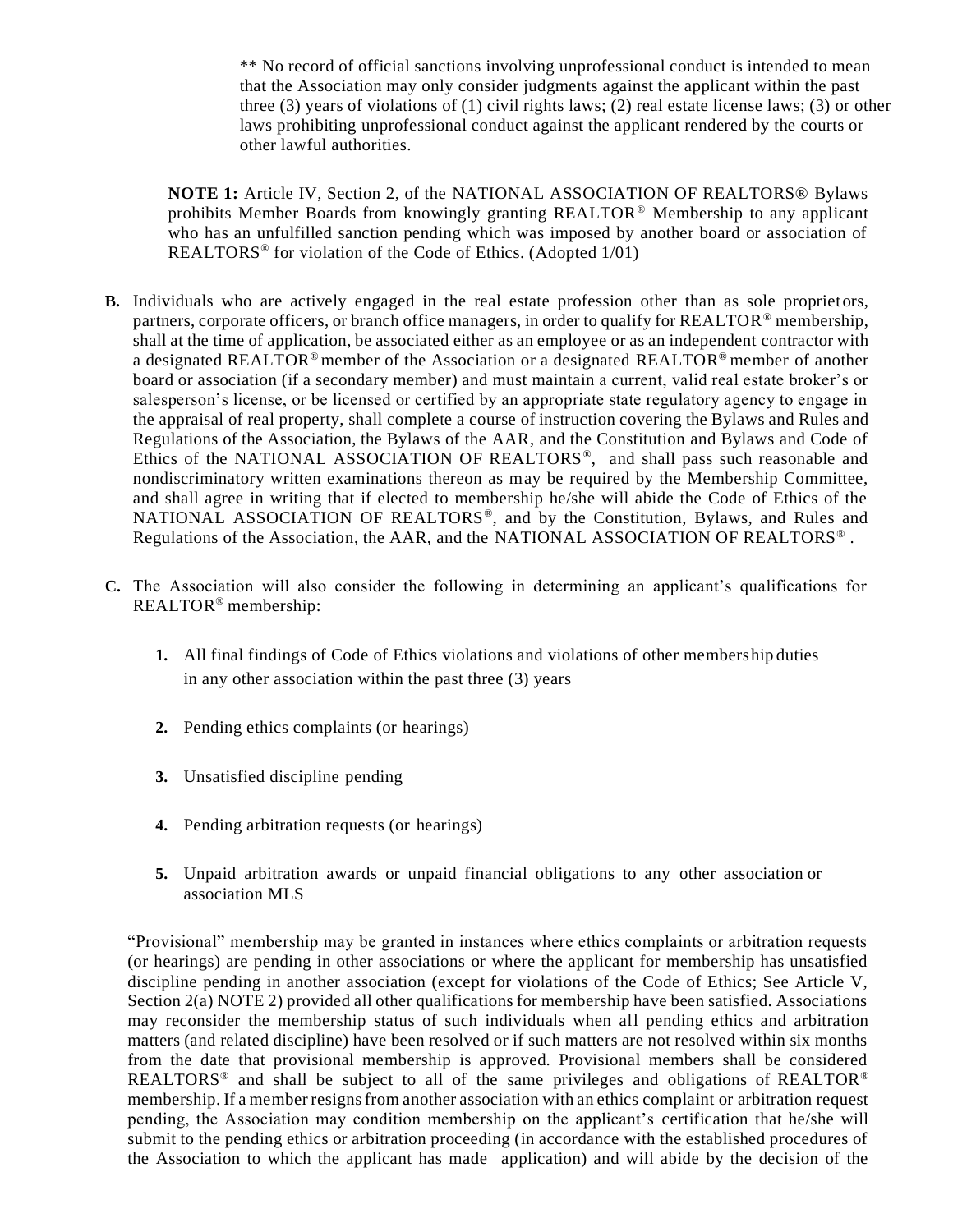hearing panel.

### **SECTION 3. ELECTION TO MEMBERSHIP**

The procedure for election to membership shall be as follows.

- **A.** The chief staff executive (or duly authorized designee) shall determine whether the applicant is applying for the appropriate class of membership. If the association has adopted provisional membership, applicants for REALTOR<sup>®</sup> membership may be granted provisional membership immediately upon submission of a completed application form and remittance of applicable association dues and any application fee. Provisional members shall be considered REALTORS<sup>®</sup> and shall be subject to all of the same privileges and obligations of membership. Provisional membership is granted subject to final review of the application by the Board of Directors.
- **B.** If the Board of Directors determines that the individual does not meet all of the qualifications for membership as established in the Association's Bylaws, or, if the individual does not satisfy all of the requirements of membership (for example, completion of a mandatory orientation program) within 60 days from the association's receipt of their application, membership may, at the discretion of the Board of Directors, be terminated. In such instances, dues shall be returned to the individual less a prorated amount to cover the number of days that the individual received Association services and any application fee. The Board of Directors shall vote on the applicant's eligibility for membership. If the applicant receives a majority vote of the Board of Directors, he/she shall be declared elected to membership and shall be advised by written notice.
- **C.** The Board of Directors may not reject an application without providing the applicant with advance notice of the findings, an opportunity to appear before the Board of Directors, to call witnesses on his/her behalf, to be represented by counsel, and to make such statements as he/she deems relevant. The Board of Directors may also have counsel present. The Board of Directors shall require that written minutes be made of any hearing before it or may electronically or mechanically record the proceedings.
- **D.** If the Board of Directors determines that the application should be rejected, it shall record its reasons with the chief staff executive (or duly authorized designee). If the Board of Directors believes that denial of membership to the applicant may become the basis of litigation and a claim of damage by the applicant, it may specify that denial shall become effective upon entry in a suit by the Association for a declaratory judgment by a court of competent jurisdiction of a final judgment declaring that the rejection violates no rights of the applicant. (Adopted 1/98, Amended 1/05/Amended 1/17)

#### **SECTION 4. NEW MEMBER CODE OF ETHICS ORIENTATION:**

**A.** Applicants for REALTOR® membership and provisional REALTOR® membership (where applicable) shall complete an orientation program on the Code of Ethics of not less than two (2) hours and thirty (30) minutes of instructional time. This requirement does not apply to applicants for REALTOR ® membership or provisional members who have completed comparable orientation in another association, provided that REALTOR<sup>®</sup> membership has been continuous, or that any break in membership is for one (1) year or less.

Failure to satisfy this requirement within 90 days of the date of application (or, alternatively, the date that provisional membership was granted) will result in denial of the membership application or termination of provisional membership.

### **SECTION 5. CONTINUING MEMBER CODE OF ETHICS TRAINING:**

Effective January 1, 2019, through December 31, 2021, and for successive three-year periods thereafter, each REALTOR® member of the association (with the exception of REALTOR® members granted REALTOR® Emeritus status by the National Association) shall be required to complete ethics training of not less than two (2)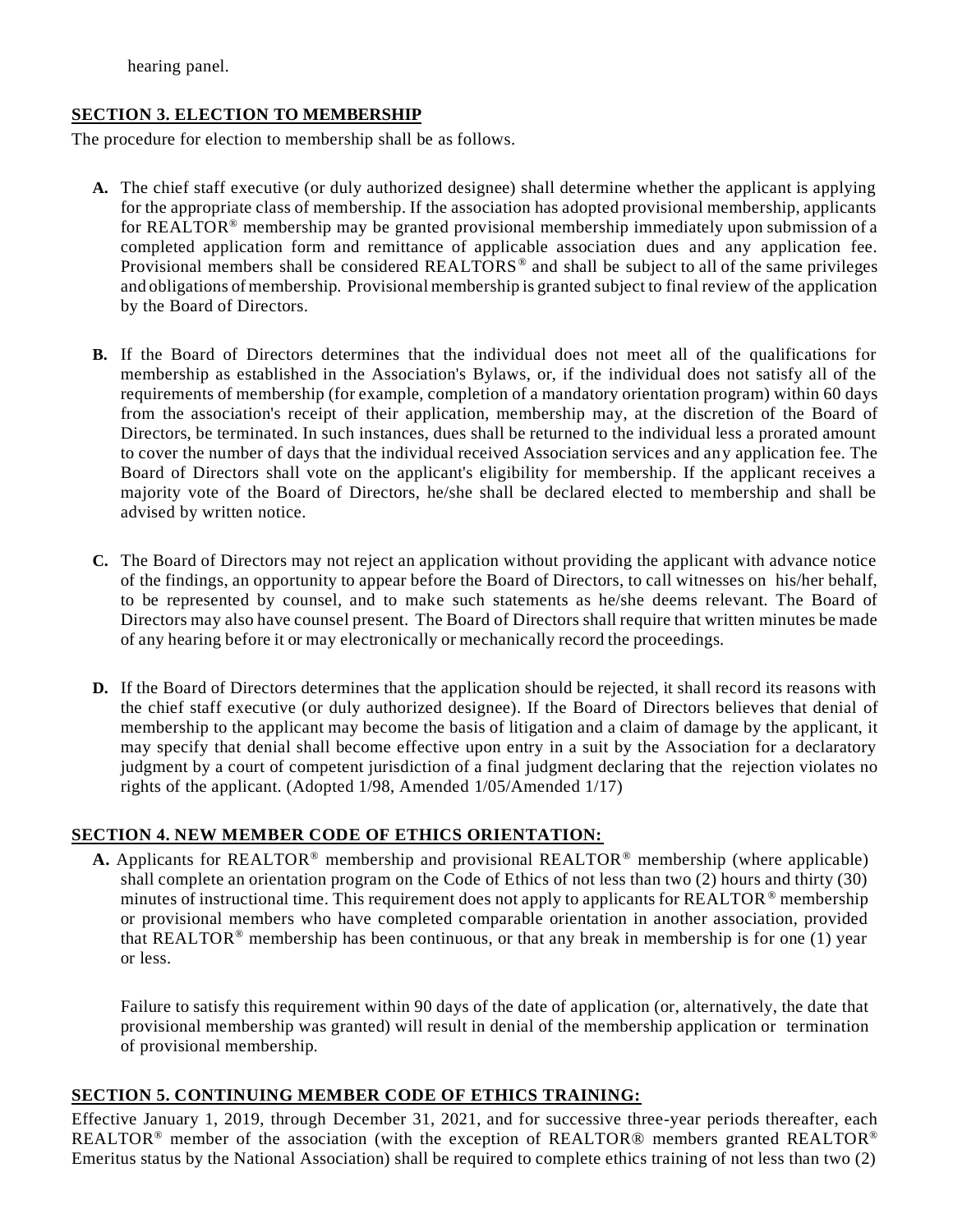hours and thirty (30) minutes of instructional time. This requirement will be satisfied upon presentation of documentation that the member has completed a course of instruction conducted by this or another REALTOR® association, the State Association of REALTORS®, or the NATIONAL ASSOCIATION OF REALTORS®, which meets the learning objectives and minimum criteria established by the NATIONAL ASSO CIATION OF REALTORS<sup>®</sup> from time to time. REALTOR<sup>®</sup> members who have completed training as a requirement of membership in another association and REALTOR® members who have completed the New Member Code of Ethics Orientation during any three (3) year cycle shall not be required to complete additional ethics training until a new three (3) year cycle commences.

Failure to satisfy the required periodic ethics training shall be considered a violation of a membership duty. Failure to meet the requirement in any three (3) year cycle will result in suspension of membership for the first two months (January and February) of the year following the end of any three (3) year cycle or until the requirement is met, whichever occurs sooner. On March 1 of that year, the membership of a member who is still suspended as of that date will be automatically terminated (Adopted 1/01, Amended 11/08, Amended 11/14, Amended 11/16, Amended 2/21).

#### **SECTION 6. STATUS CHANGES**

- **A.** A REALTOR® who changes the conditions under which he/she holds membership shall be required to provide written notification to the Association within 30 days of such change. A REALTOR<sup>®</sup> (nonprincipal) who becomes a principal in the firm with which he/she has been licensed, or alternatively, becomes a principal in a new firm which will be comprised of REALTOR® principles may be required to satisfy any previously unsatisfied membership requirements applicable to REALTOR<sup>®</sup> (principal) Members but shall, during the period of transition from one status of membership to another, be subject to all of the privileges and obligations of a REALTOR<sup>®</sup> (principal). If the REALTOR<sup>®</sup> (non-principal) does not satisfy the requirements established in these Bylaws for the category of membership to which they have transferred within 30 days of the date they advised the Association of their change in status, their new membership application will terminate automatically unless otherwise so directed by the Board of Directors.
- **B.** A REALTOR<sup>®</sup> who is transferring his/her license from one firm comprised of REALTOR<sup>®</sup> principals to another firm comprised of REALTOR® principals shall be subject to all of the privileges and obligations of membership during the period of transition. If the transfer is not completed within 30 days of the date the Association is advised of the disaffiliation with the current firm, membership will terminate automatically unless otherwise so directed by the Board of Directors. (Amended 1/98)
- **C.** Dues shall be prorated from the first day of the month in which the member is notified of election by the Board of Directors and shall be based on the new membership status for the remainder of the year.

### <span id="page-7-0"></span>**ARTICLE VI - PRIVILEGES ANDOBLIGATIONS**

### **SECTION 1.**

The privileges and obligations of Members, in addition to those otherwise provided in these Bylaws, shall be as specified in this Article.

#### **SECTION 2.**

Any Member of the Association may be reprimanded, fined, placed on probation, suspended, or expelled by the Board of Directors for a violation of these Bylaws and Association Rules and Regulations consistent with these Bylaws, after a hearing as provided in the Code of Ethics and Arbitration Manual of the Association. Although Members other than REALTORS<sup>®</sup> are not subject to the Code of Ethics nor its enforcement by the Association, such Members are encouraged to abide by the principles established in the Code of Ethics of the NATIONAL ASSOCIATION OF REALTORS<sup>®</sup> and conduct their business and professional practices accordingly. Further, Members other than REALTORS® may, upon recommendation of the Membership Committee, or upon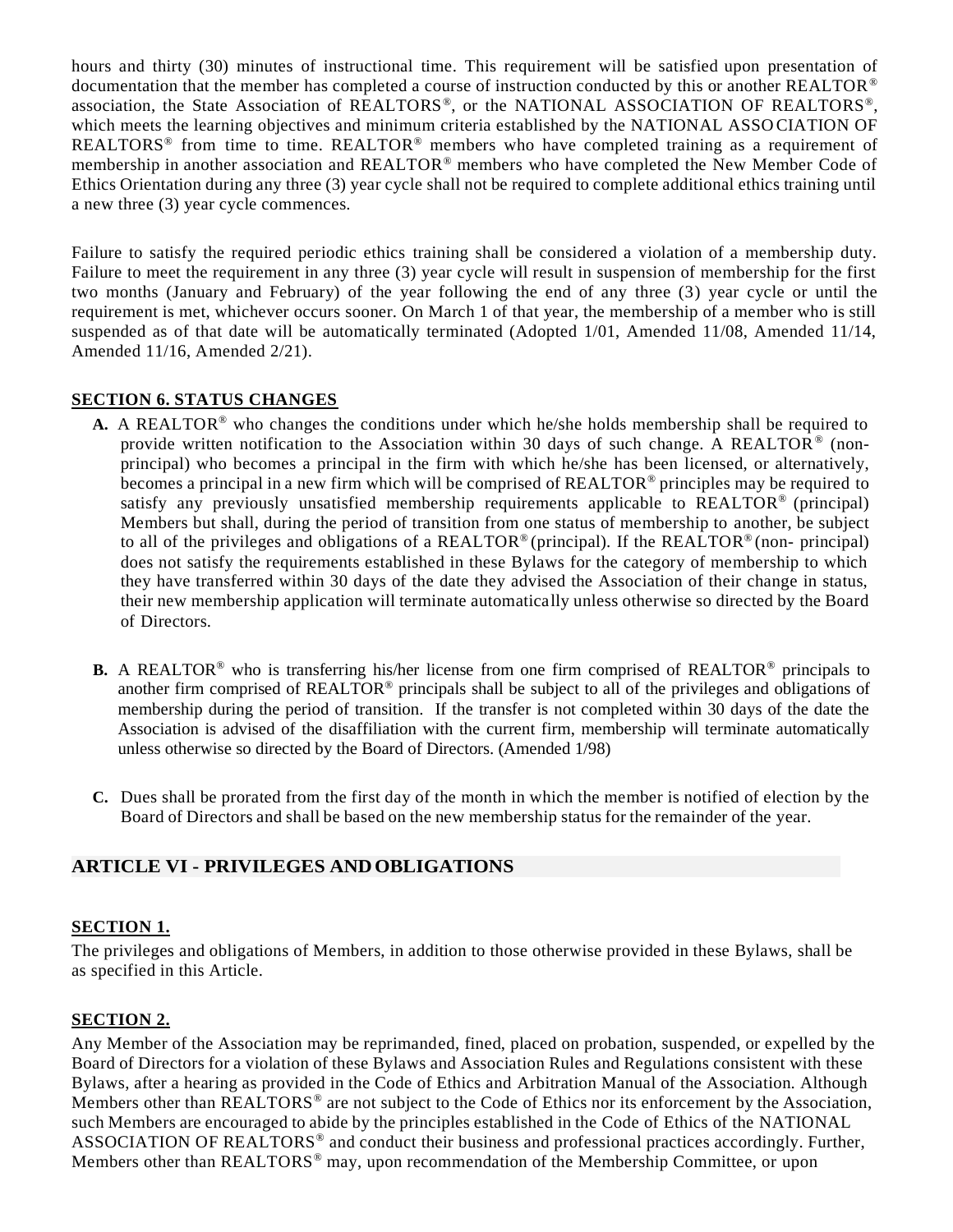recommendation by a hearing panel of the Professional Standards Committee, be subject to discipline as described above, for any conduct, which in the opinion of the Board of Directors, applied on a nondiscriminatory basis, reflects adversely on the terms REALTOR® or REALTORS<sup>®</sup>, and the real estate industry, or for conduct that is inconsistent with or adverse to the objectives and purposes of the local Association, the AAR, and the NATIONAL ASSOCIATION OF REALTORS® .

## **SECTION 3.**

Any REALTOR® member of the Association may be disciplined by the Board of Directors for violations of the Code of Ethics or other duties of membership, after a hearing as described in the Code of Ethics and Arbitration Manual of the Association, provided that the discipline imposed is consistent with the discipline authorized by the Professional Standards Committee of the NATIONAL ASSOCIATION OF REALTORS ® as set forth in the Code of Ethics and Aribitration Manual of the National Association.

### **SECTION 4.**

Resignations of members shall become effective when received in writing by the Board of Directors, provided, however, that if any member submitting the resignation is indebted to the Association for dues, fees, fines, or other assessments of the Association or any of its services, departments, divisions, or subsidiaries, the Association may condition the right of the resigning member to reapply for membership upon payment in full of all such monies owed.

## **SECTION 5.**

If a member resigns from the Association or otherwise causes membership to terminate with an ethics compl aint pending, the complaint shall be processed until the decision of the Association with respect to disposition of the complaint is final by this Association (if respondent does not hold membership in any other association) or by any other association in which the respondent continues to hold membership. If an ethics respondent resigns or otherwise causes membership in all Boards to terminate before an ethics complaint is filed alleging unethical conduct occurred while the respondent was a REALTOR®, the complaint, once filed, shall be processed until the decision of the Association with respect to disposition of the complaint is final. In any instance where an ethics hearing is held subsequent to an ethic respondent's resignation or membership termination, any discipline ratified by the Board of Directors shall be held in abeyance until such time as the respondent rejoins an association of REALTORS®.

**A.** If a member resigns or otherwise causes membership to terminate, the duty to submit to arbitration (or mediation if required by the association*)* continues in effect even after membership lapses or is terminated, provided that the dispute arose while the former member was a REALTOR®. (Amended1/00 and 11/11 and 5/16)

### **SECTION 6. REALTOR® MEMBERS**

- **A.** REALTOR® members, whether primary or secondary in good standing, are entitled to vote and hold elective office in the Association; and may use the terms REALTOR® For purposes of this section, the term "good standing" means the member satisfies the "Obligations of REALTOR® Members", is current with all financial and disciplinary obligations to the association and MLS, has completed any new member requirements, and complies with NAR'S trademark rules.
- **B.** If a REALTOR® member is a sole proprietor in a firm, a partner in a partnership or an officer in a corporation, and is suspended or expelled, the firm, partnership or corporation shall not use the terms REALTOR<sup>®</sup> or REALTORS<sup>®</sup> in connection with its business during the period of suspension, or until readmission to REALTOR® membership, or unless connection with the firm, partnership or corporation is severed, or management control is relinquished, whichever may apply. The membership of all other principals, partners, or corporate officers shall suspend or terminate during the period of suspension of the disciplined member, or until readmission of the disciplined member or unless connection of the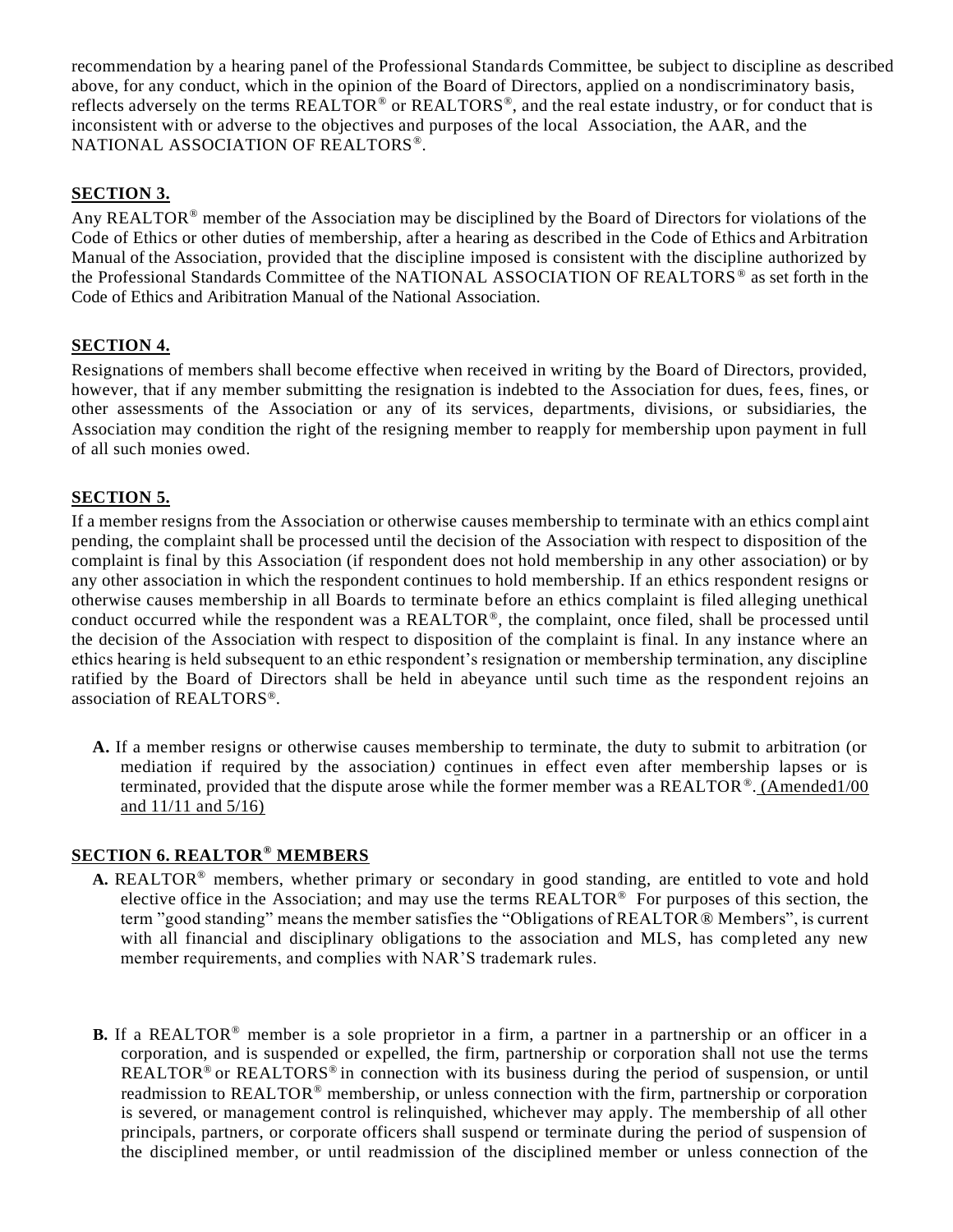disciplined member with the firm, partnership, or corporation is severed, or unless the REALTOR® who is suspended or expelled removes himself/herself from any form or degree of management control of the firm for the term of the suspension or until readmission to membership, whichever may apply. Removal of an individual from any form or degree of management control must be certified to the Association by the member who is being suspended or expelled and by the individual who is assuming management control, and the signatures of such certification must be notarized. In the event the suspended or expelled member is so certified to have relinquished all form or degree of management control of the firm, the membership of other partners, corporate officers, or other individuals affiliated with the firm shall not be affected, and the firm, partnership or corporation may continue to use the terms REALTOR® and REALTORS<sup>®</sup> in connection with its business during the period of suspension or until the former member is readmitted to membership in the Association. The foregoing is not intended to preclude a suspended or expelled member from functioning as an employee or independent contractor, providing no management control is exercised.

Further, the membership of REALTORS<sup>®</sup> other than principals who are employed or affiliated as independent contractors with the disciplined member shall suspend or terminate during the period of suspension of the disciplined member or until readmission of the disciplined member, or until connection of the disciplined member with the firm, partnership, or corporation is severed or management control is relinquished, or unless the REALTOR® member (non-principal) elects to sever his/her connection with the disciplined REALTOR<sup>®</sup> and affiliate with another REALTOR<sup>®</sup> member in good standing in the Association, whichever may apply.

If a REALTOR® member other than a sole proprietor in a firm, partner in a partnership or an officer of a corporation is suspended or expelled, the use of the terms  $REALTOR^{\circ}$  or  $REALTOR^{\circ}$  by the firm, partnership or corporation shall not be affected.

**C.** In any action taken against a REALTOR® member for suspension or expulsion under Section 6 (d) hereof, notice of such action shall be given to all REALTORS<sup>®</sup> employed by or affiliated as independent contractors with such REALTOR<sup>®</sup> member and they shall be advised that the provisions in Article VI, Section 6 (d) shall apply.

## **SECTION 7. INSTITUTE AFFILIATE MEMBERS.**

Institute Affiliate members shall have rights and privileges and be subject to obligations prescribed by the Board of Directors consistent with the Constitution and Bylaws of the NATIONAL ASSOCIATION OF REALTORS® except cannot serve as the President of the Association; or be a participant in the Association's Multiple Listing Service. Institute Affiliate members shall not use the term REALTOR® or REALTORS®, nor the imprint of the emblem seal of the NATIONAL ASSOCIATION OF REALTORS®.

#### **SECTION 8. AFFILIATE MEMBERS.**

Affiliate members shall have such rights and privileges and be subject to obligations prescribed by the Board of Directors.

### **SECTION 9. PUBLIC SERVICE MEMBERS.**

Public Service members shall have rights and privileges and be subject to obligations prescribed by the Board of Directors.

#### **SECTION 10. HONORARY MEMBERS.**

Honorary membership shall confer only the right to attend meetings and participate in discussions.

#### **SECTION 11. STUDENT MEMBERS.**

Student members shall have rights and privileges and be subject to obligations prescribed by the Board of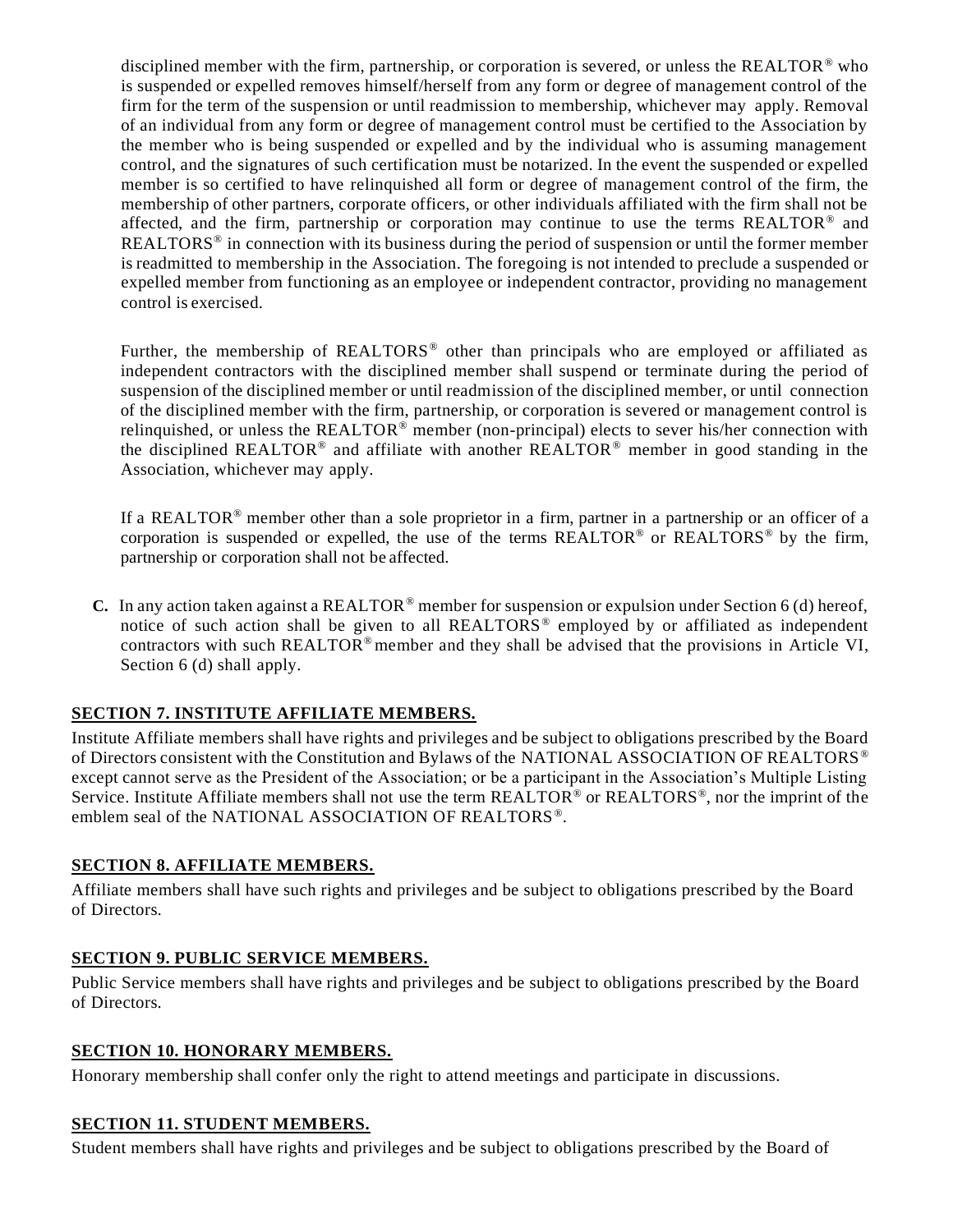Directors.

## **SECTION 12. CERTIFICATION BY REALTOR® .**

Designated REALTOR® members of the Association shall certify to the Association on a form provided by the Association, a complete listing of all individuals licensed or certified in the REALTOR®'s office(s) and shall designate a primary board or association for each individual who holds membership. designated REALTOR® shall also identify any non-member licensees in the REALTOR®'s office(s) and if designated REALTOR® dues have been paid to another association based on said non-member licensees, the designated REALTOR® shall identify the association to which dues have been remitted. These declarations shall be used for purposes of calculating dues under Article XI, Section 2 (b) of the Bylaws. Designated REALTOR® Members shall also notify the Association of any additional individual(s) licensed or certified with the firms(s) within thirty (30) days of the date of affiliation or severance of the individual.

## <span id="page-10-0"></span>**ARTICLE VII - COMMISSIONS ARENEGOTIABLE**

The commissions payable for the sale, lease or management of real property are not set by the Birmingham Association of REALTORS<sup>®</sup>, Inc., but in all cases, are negotiable between the broker and the client.

## <span id="page-10-1"></span>**ARTICLE VIII - PROFESSIONAL STANDARDS AND ARBITRATION**

## **SECTION 1.**

The responsibility of the Association and of Association members relating to the enforcement of the Code of Ethics, the disciplining of members and the arbitration of disputes, and the organization and procedures incident thereto, shall be governed by the Code of Ethics and Arbitration Manual of the NATIONAL ASSOCIATION OF REALTORS® as from time to time amended, which by this reference is incorporated into these Bylaws, provided, however, that any provision deemed inconsistent with state law shall be deleted or amended to comply with state law.

### **SECTION 2.**

It shall be the duty and responsibility of every REALTOR® Member of this Association to safeguard and promote the standards , interests, and welfare of the association and the real estate profession, and to protect against conduct that may cause a lack of public confidence in the real estate profession or in REALTORS®. REALTOR® members also must abide by the governing documents and policies of the Association, the State Association, and the NATIONAL ASSOCIATION OF REALTORS®, as well as the Code of Ethics of the NATIONAL ASSOCIATION OF REALTORS®, including the duty to arbitrate controversies arising out of real estate transactions as specified by Article 17 of the Code of Ethics, and in accordance with the procedures set forth in the Code of Ethics and Arbitration Manual .

Every REALTOR® member shall maintain a high level of integrity and adhere to the association's membership criteria. Any violent act or threat of violence to person or property, hateful conduct, or acts of moral turpitude impacting the public shall not be tolerated and may be cause for disciplinary action, up to and including termination.

### <span id="page-10-2"></span>**ARTICLE IX - USE OF THE TERMS REALTOR® AND REALTORS®**

### **SECTION 1.**

Use of the terms REALTOR<sup>®</sup> or REALTORS<sup>®</sup> by members shall at all times be subject to the provisions of the *Constitution and Bylaws of the NATIONAL ASSOCIATION OF REALTORS*® and the Rules and Regulations prescribed by its board of directors. The Association shall have the authority to control, jointly and in full cooperation with the NATIONAL ASSOCIATION OF REALTORS® use of the terms within its jurisdiction. Any misuse of the terms by members is a violation of a membership duty and may subject members to disciplinary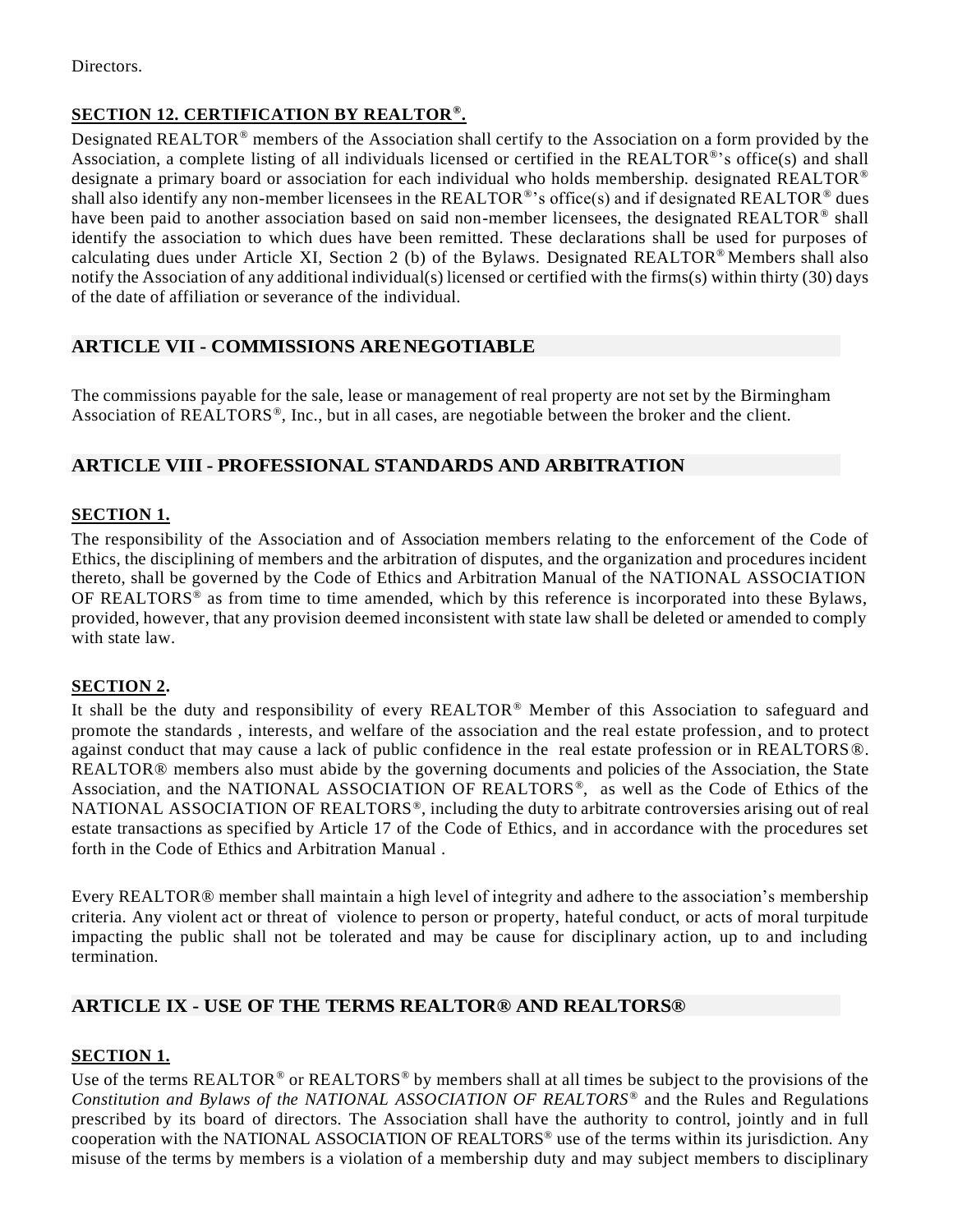action by the Board of Directors after a hearing as provided for in the association's Code of Ethics and Arbitration Manual. (Amended 6/06)

## **SECTION 2.**

REALTOR<sup>®</sup> members of the Association shall have the privilege of using the terms REALTOR<sup>®</sup> or REALTORS<sup>®</sup> in connection with their places of business within the state or a state contiguous thereto so long as they remain REALTOR® members in good standing. No other class of members shall have this privilege.

## **SECTION 3.**

A REALTOR<sup>®</sup> principal member may use the terms REALTOR<sup>®</sup> and REALTORS<sup>®</sup> only if all the principals of such firm, partnership, or corporation who are actively engaged in the real estate profession within the state or a state contiguous thereto are REALTOR® Members or Institute Affiliate members.

In the case of a REALTOR<sup>®</sup> principal member whose business activity is substantially all commercial, the right to use the term REALTOR® or REALTORS<sup>®</sup> shall be limited to office locations in which a principal holds REALTOR<sup>®</sup> membership. If a firm, partnership, or corporation operates additional places of business in which no principal holds REALTOR<sup>®</sup> Membership, the term REALTOR<sup>®</sup> or REALTORS<sup>®</sup> may not be used in any reference to those additional places of business.

## <span id="page-11-0"></span>**ARTICLE X - STATE AND NATIONALMEMBERSHIPS**

### **SECTION 1.**

The Association shall be a member of the NATIONAL ASSOCIATION OF REALTORS® and the Alabama Association of REALTORS® By reason of the Association's membership, each REALTOR® member of the Association shall be entitled to membership in the NATIONAL ASSOCIATION OF REALTORS ® and the AAR without further payment of dues. The Association shall continue as a member of the state and National, unless by a majority vote of all its REALTOR® members, decision is made to withdraw, in which case the state and National shall be notified as least one month in advance of the date designated for the termination of such membership.

### **SECTION 2.**

The Association recognizes the exclusive property rights of the NATIONAL ASSOCIATION OF REALTORS ® in the terms REALTOR<sup>®</sup> and REALTORS<sup>®</sup>. The Association shall discontinue use of the terms in any form in its name, upon ceasing to be a member of the NATIONAL ASSOCIATION OF REALTORS® or upon a determination by the Board of Directors of the National Association that it has violated the conditions imposed upon the terms.

### **SECTION 3.**

The Association adopts the Code of Ethics of the NATIONAL ASSOCIATION OF REALTORS® and agrees to enforce the Code among its REALTOR® members. The Association and all of its members agree to abide by the *Constitution, Bylaws,* rules and regulations, and policies of the National Association.

### <span id="page-11-1"></span>**ARTICLE XI - DUES ANDASSESSMENTS**

### **SECTION 1. APPLICATION FEE.**

The Board of Directors may adopt an application fee for REALTOR ® membership in reasonable amount, not exceeding three (3) times the amount of the annual dues for REALTOR® membership, which shall be required to accompany each application for REALTOR® membership and which shall become the property of the Association upon final approval of the application. Application fees for other classifications of membership except for Institute Affiliate Membership shall be those as established by the Board of Directors.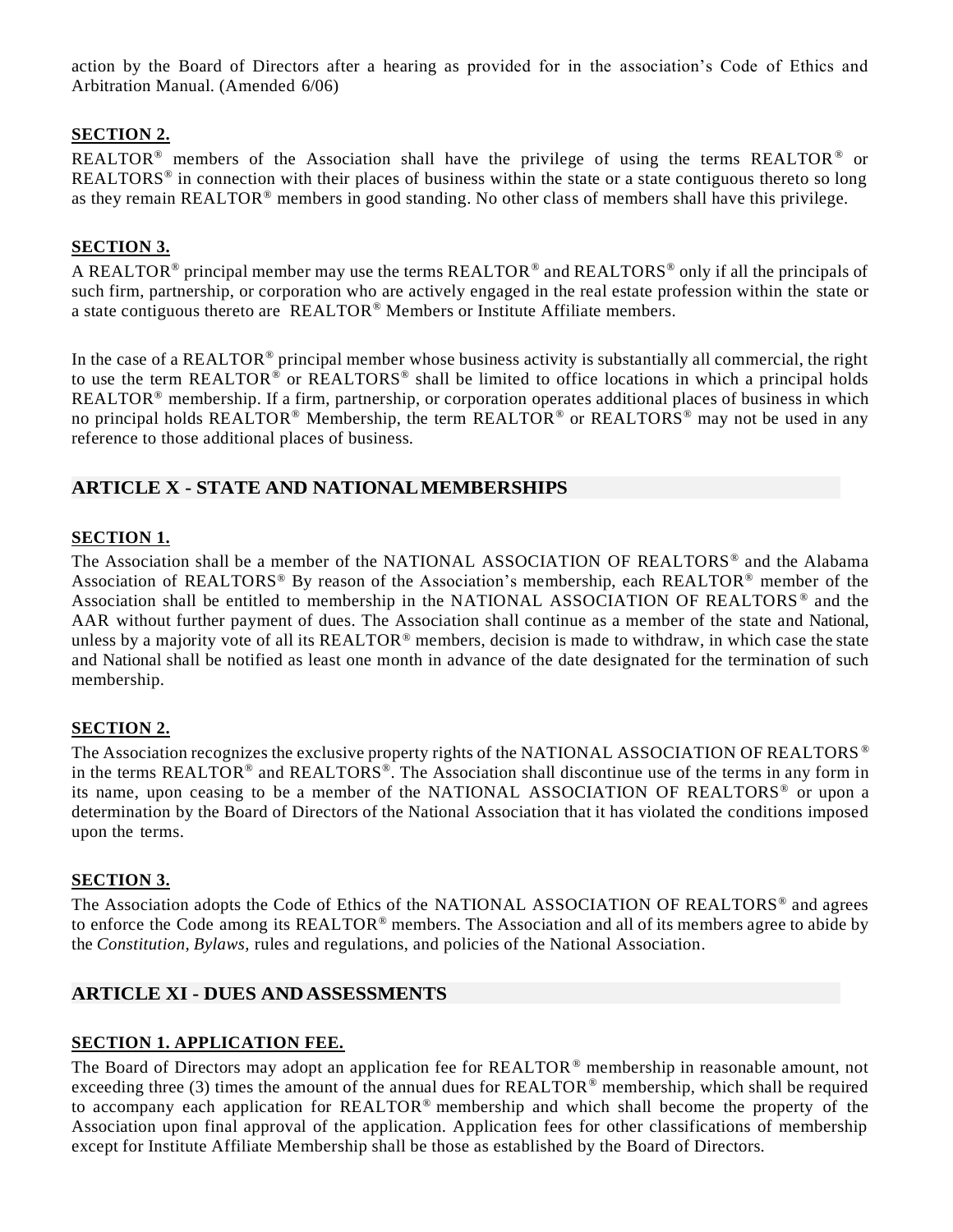#### **SECTION 2. DUES.**

The annual dues of Members shall be as follows.

- **A.** Prior to its January meeting each year, the Board of Directors shall fix the annual dues for each classification of membership. However, in the absence of specific action to the contrary, the dues shall remain the same as in the year just closed. The same regulation will apply to any application fee.
- **B.** DESIGNATED REALTOR® Members. The annual dues of each Designated REALTOR® member shall be in such amount as established annually by the Board of Directors, plus an additional amount to be established annually by the Board of Directors times the number of real estate salespersons and licensed or certified appraisers who (1) are employed by or affiliated as independent contractors, or who are otherwise directly or indirectly licensed with such REALTOR® member, and (2) are not REALTOR® members of any association in the state or a state contiguous thereto or Institute Affiliate members of the Association. In calculating the dues payable to the Association by a designated  $REALTOR^{\circledcirc}$  member, non-member licensees as defined in (1) and (2) of this paragraph shall not be included in the computation of dues if the designated REALTOR® has paid dues based on said non-member licensees in another association in the state or a state contiguous thereto, provided the designated REALTOR  $\degree$  notifies the Association in writing of the identity of the association to which dues have been remitted. In the case of a designated REALTOR® member in a firm, partnership, or corporation whose business activity is substantially all commercial, any assessments for non-member licensees shall be limited to licensees affiliated with the designated REALTOR<sup>®</sup> (as defined in (1) and (2) of this paragraph) in the office where the designated REALTOR® holds membership, and any other offices of the firm located within the jurisdiction of this Association.
	- **1.** A REALTOR® member of a Member Board shall be held to be any member who has a place or places of business within the state or a state contiguous thereto and who, as a principal is actively engaged in the real estate profession as defined in Article III, Section 1, of the Constitution of the NATIONAL ASSOCIATION OF REALTORS® An individual shall be deemed to be licensed with a REALTOR<sup>®</sup> if the license of the individual is held by the REALTOR<sup>®</sup>, or by any broker who is licensed with the REALTOR<sup>®</sup>, or by any entity in which the REALTOR<sup>®</sup> has a direct or indirect ownership interest and which is engaged in other aspects of the real estate business provided that such licensee is not otherwise included in the computation of dues payable by the principal, partner, corporate officer, or branch office manager of the entity.

A REALTOR<sup>®</sup> with a direct or indirect ownership interest in an entity engaged exclusively in soliciting and/or referring clients and customers to the REALTOR® for consideration on a substantially exclusive basis shall annually file with the Association on a form approved by the Association a list of the licensees affiliated with that entity and shall certify that all of the licensees affiliated with the entity are solely engaged in referring clients and customers and are not engaged in listing, selling, leasing, managing, counseling or appraising real property. The individuals disclosed on such form shall not be deemed to be licensed with the REALTOR<sup>®</sup> filing the form for purposes of the section and shall not be included in calculating the annual dues of the designated REALTOR<sup>®</sup>. Designated REALTORS<sup>®</sup> shall notify the association within three (3) days of any change in status of licensees in a referral form.

The exemption for any licensee included on the certification from shall automatically be revoked upon the individual being engaged in real estate licensed activities (listing, selling, leasing, renting, managing, counseling, or appraising real property) other than referrals, and does for the current fiscal year shall be payable,

Membership dues shall be prorated for any licensee included on a certification form submitted to the association who during the same calendar year applies for REALTOR® or REALTOR®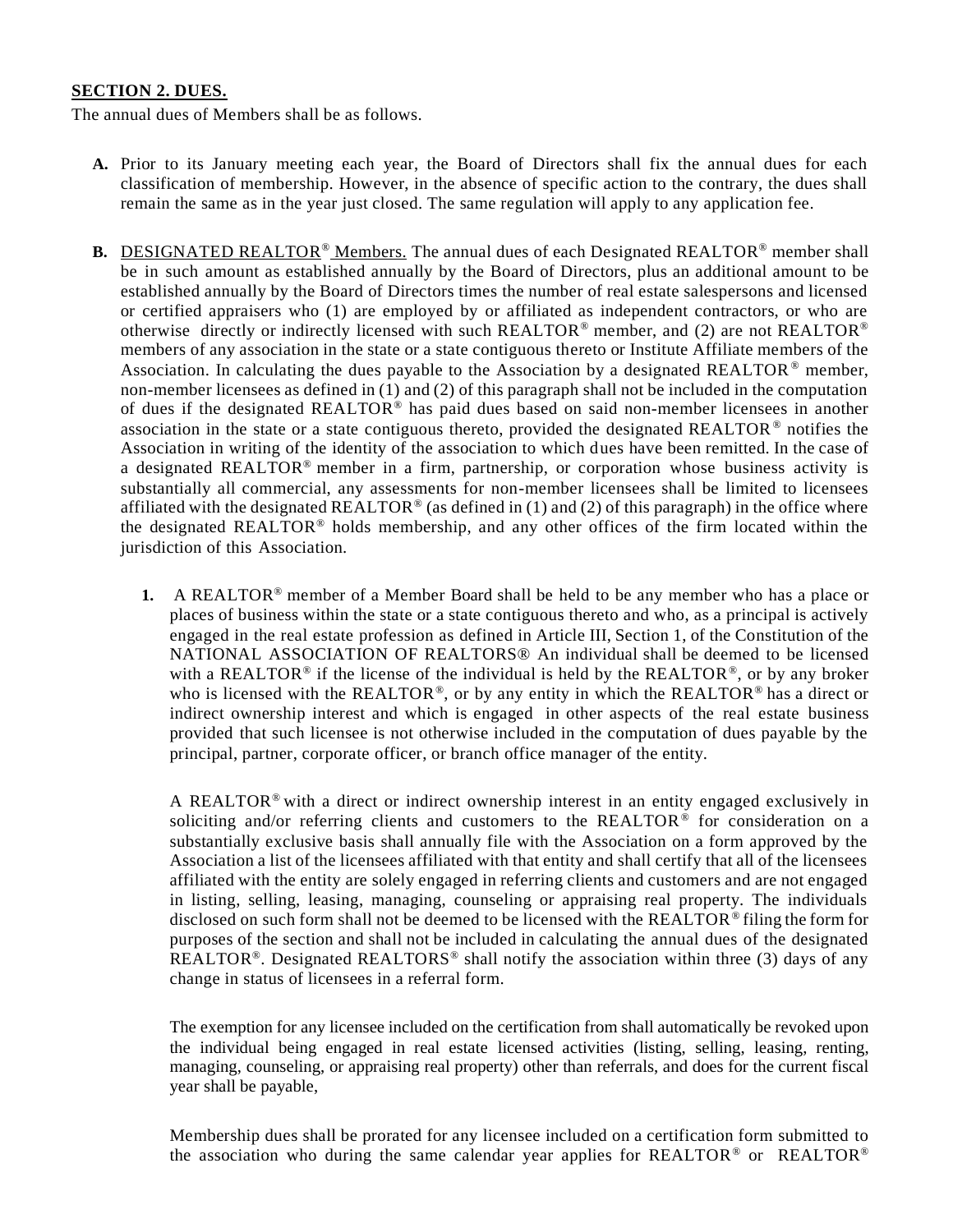Associate membership in the association. However, membership dues shall not be prorated if the licensee held REALTOR® or REALTOR® Associate membership during the preceding calendar year.

- **2.** REALTOR® Members. The annual dues of REALTOR® members other than the designated REALTOR<sup>®</sup> shall be as established annually by the Board of Directors.
- **C.** Institute Affiliate Members. The annual dues of each Institute Affiliate Member shall be as established in Article II of the Bylaws of the NATIONAL ASSOCIATION OF REALTORS®
- **D.** Affiliate Members. The annual dues of each Affiliate Member shall be as established annually by the Board of Directors.
- **E.** Public Service Members. The annual dues of each Public Service member shall be as established annually by the Board of Directors.
- **F.** Honorary Members. Dues payable, if any, shall be at the discretion of the Board of Directors.
- **G.** Student Members. Dues payable, if any, shall be at the discretion of the Board of Directors.

### **SECTION 3. DUES PAYABLE.**

Dues for all members shall be payable annually in advance on the first day of January. Dues for new members shall be computed from the first day of the month in which a member is notified of election and shall be prorated for the remainder of the year. In the event a sales licensee or licensed or certified appraiser who holds REALTOR<sup>®</sup> membership is dropped for nonpayment of Association dues, and the individual remains with the Designated REALTOR<sup>®</sup>'s firm, the dues obligation of the Designated REALTOR<sup>®</sup>(as set forth in Article XI, Section 2, (b)) will be increased to reflect the addition of a non-member licensee. Dues shall be calculated from the first day of the current fiscal year and are payable within 30 days of the notice of termination.

### **SECTION 4. NON-PAYMENT OF FINANCIAL OBLIGATIONS.**

If dues, fees, fines, or other assessments including amounts owed to the Association or the Association's Multiple Listing Service are not paid within one month after the due date, the nonpaying Member is subject to suspension at the discretion of the Board of Directors. Two (2) months after the due date, membership of the nonpaying Member may be terminated at the discretion of the Board of Directors. Three (3) months after the due date, membership of the nonpaying Member shall automatically terminate unless within that time the amount due is paid. However, no action shall be taken to suspend or expel a Member for nonpayment of disputed amounts until the accuracy of the amount owed has been confirmed by the Board of Directors. A former Member who has had his/her membership terminated for nonpayment of dues, fees, fines or other assessments duly levied in accordance with the provisions of these Bylaws or the provisions of other Rules and Regulations of the Association or any of its services or subsidiaries, may apply for reinstatement in a manner prescribed for new applicants for membership, after making payment in full of all accounts due as of the date of termination.

### **SECTION 5. DEPOSITS AND EXPENDITURES.**

All money received by the Association for any purpose shall be deposited to the credit of the Association in a financial institution or institutions selected by resolution of the Board of Directors. Deposits and expenditures of funds shall be in accordance with policies established by the Board of Directors.

### **SECTION 6. NOTICE OF DUES, FEES, FINES, ASSESSMENTS, AND OTHER FINANCIAL OBLIGATIONS OF MEMBERS.**

All dues, fees, fines, assessments, or other financial obligations to the Association or Association's Multiple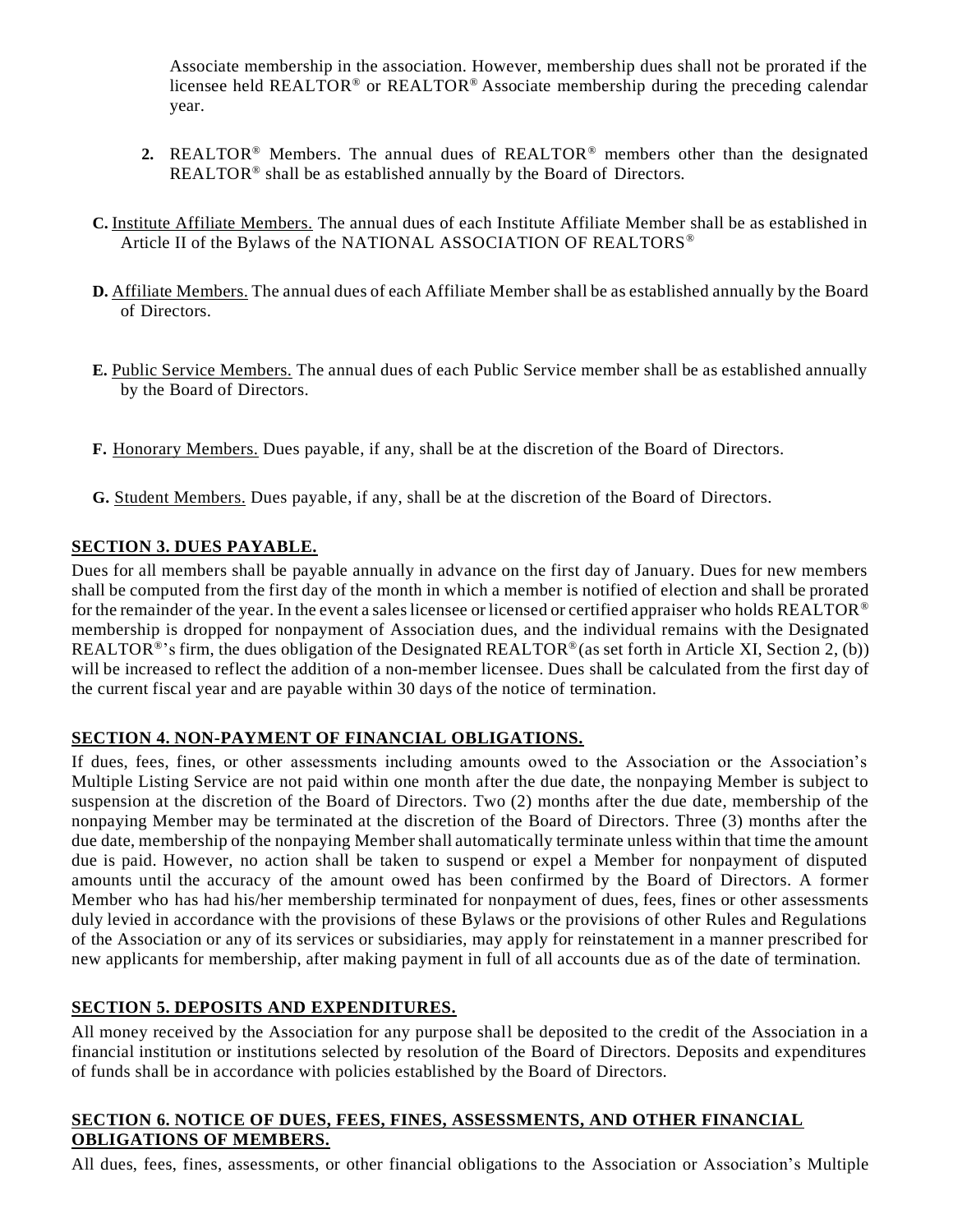Listing Service shall be noticed to the delinquent Association Member in writing setting forth the amount owed and due date.

## **SECTION 7. REALTOR EMERITUS.**

The dues of REALTOR<sup>®</sup> members who are REALTOR<sup>®</sup> Emeriti (as recognized by the National Association), past presidents and past treasurers of the National Association or recipients of the Distinguished Service Award shall be as determined by the Board of Directors. (Amended 11/2013)

**NOTE 1**: A Member Board's dues obligation to the National Association is reduced by an amount equal to the amount which the Association is assessed for a REALTOR<sup>®</sup> member, times the number of REALTOR<sup>®</sup> Emeriti (as recognized by the National Association), past presidents and past treasurers of the National Association, and recipients of the Distinguished Service Award of the National Association who are REALTOR® members of the Association. The dues obligation of such individuals to the local association should be reduced to reflect the reduction in the Association's dues obligation to the National Association. The Association may, at its option, choose to have no dues requirement for such individuals except as may be required to meet the Association's obligation to the state association with respect to such individuals. Member Boards should determine whether the dues payable by the association to the state association are reduced with respect to such individuals. It should be noted that this does not affect a "designated" REALTOR<sup>®'</sup>s dues obligation to the association with respect to those licensees employed by or affiliated with the "designated."

## <span id="page-14-0"></span>**ARTICLE XII - OFFICERS ANDDIRECTORS**

### **SECTION 1. OFFICERS.**

The elected officers of the Association shall be a President, a Vice President, a Treasurer, and a Secretary, all of which shall be elected for a one (1) year term. The Vice President shall succeed to the office of President each year. The elected officers, and the immediate Past President shall constitute the Executive Committee. (Amended 2/2016.)

### **SECTION 2. DUTIES OF OFFICERS.**

The duties of the officers shall be such as their titles, by general usage, would indicate and such as may be assigned to them by the Board of Directors. Itshall be the particular duty of the Secretary to keep the records of the Association and to carry on all necessary correspondence with the NATIONAL ASSOCIATION OF REALTORS® and the AAR.

### **SECTION 3. BOARD OF DIRECTORS.**

The governing body of the Association shall be a Board of Directors consisting of the elected officers, the immediate past President of the Association, twelve (12) elected REALTOR® Members of the Association, the current Chairman of the Birmingham Commercial REALTORS® Committee (BCRC), one director at-large appointed as set forth below, and the current president of the Greater Alabama Multiple Listing Service, Inc. ("MLS") provided that such person is a Member o f the Association and remains a Member. Directors shall be elected to serve for terms of three (3) years. As many directors shall be elected each year as are required to fill vacancies. (Amended 2/2015)

- **A.** There shall be twelve (12) elected directors, four (4) to be elected by the members of the Association each year to serve for three (3) years. The tenure for an elected director shall be limited to two (2) consecutive three (3) year terms. At the expiration of the term of each President of the Association, he/she shall become an ex- officio director of the Association for one (1) year.
- **B.** The Board of Directors will appoint one (1) at-large African American director to serve for a three (3) year term.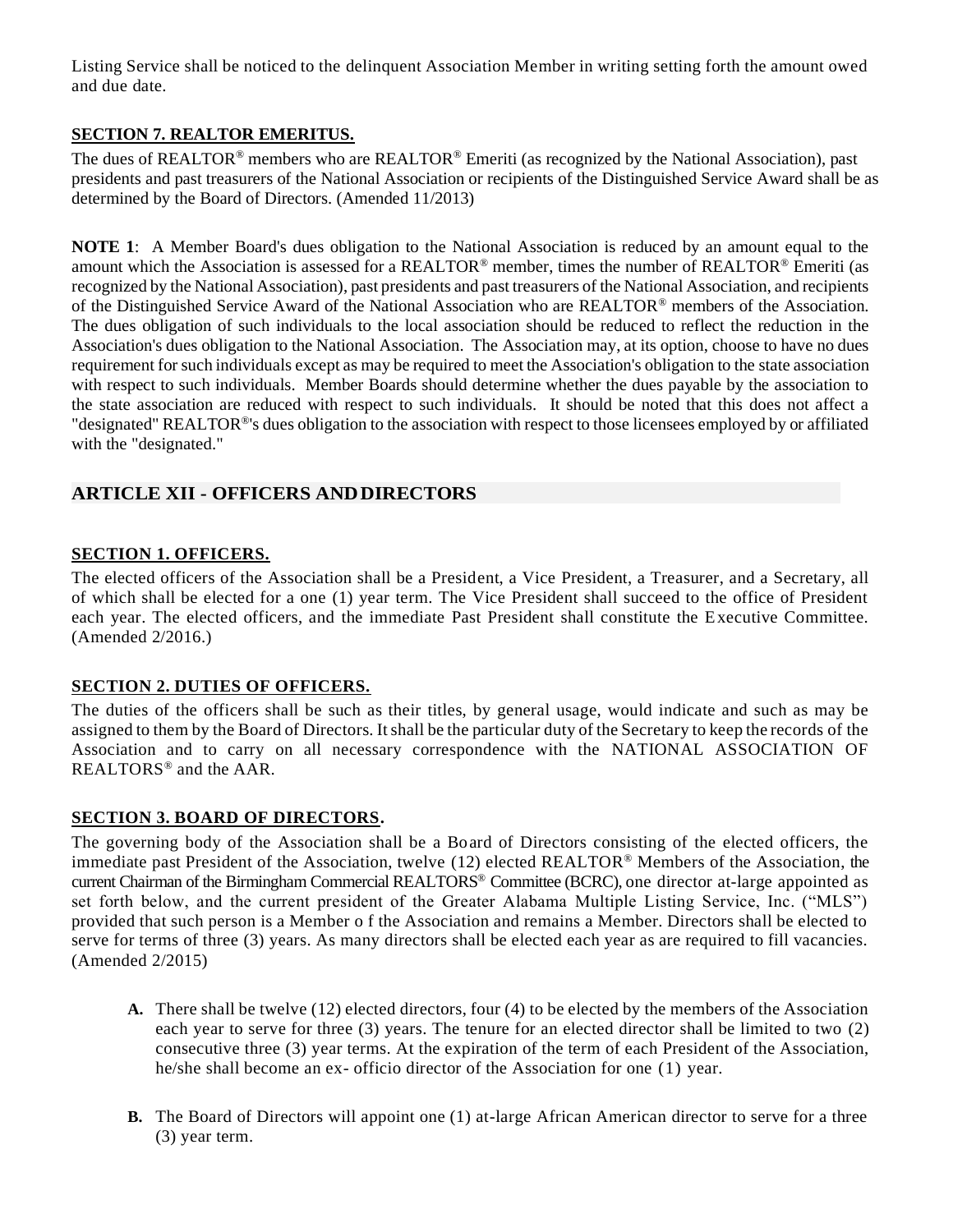**C.** The BAR Large Board Representative to NATIONAL ASSOCIATION OF REALTORS® , will have an ex-officio seat on the Board of Directors

Provided that such person is a member of the Association and remains a Member, the current president of the MLS shall serve until such time as he or she is no longer the president of the MLS, and at that time, provided that such person is a member of the Association and remains a member, the new president of the MLS shall begin his or her term and shall serve until such time as he or she is no longer the president of the MLS. (Amended 2/2015)

**D.** Two BAR Director positions appointed in 2018 by the sitting BAR President to serve a one (1) year term. Thereafter, in year 2019 and 2020, candidates from the November 2017 Bessemer Board of REALTORS® roster may be elected through the nominating committee process to serve a one (1) year term. Thereafter 2019, Bessemer members will be elected through the BAR nominating process beginning a three (3) year term.

#### **SECTION 4. ELECTION OF OFFICERS AND DIRECTORS**

- **A.** No later than three (3) months prior to the general election, a Nominating Committee of Members shall be appointed equally by the President, President-Elect and the immediate past President with the approval of the Board of Directors. The Nominating Committee shall elect one (1) of its members to serve as Chairperson. (Amended 2/2015*)*
- **B.** The Nominating Committee shall seek and interview applicants for Officer and Director positions and shall recommend one (1) candidate for each office or open position no later than four (4) weeks prior to the annual meeting of the Members. The Nominating Committee should consult with the Nominating Committee for MLS to attempt to nominate one (1) director each year to serve on both the Association Board of Directors and the MLS Board of Directors.
- **C.** The report of the Nominating Committee along with the official ballot shall be mailed or electronically transmitted to each REALTOR® member at least three (3) weeks preceding the election. Provided that such person is a member of the Association, any candidate not selected by the Nominating Committee may request to be added to the ballot, provided that he or she has completed the application process and has been interviewed by the Nominating Committee. This request must be submitted no later than three (3) weeks prior to the annual meeting of the members.
- **D.** At least one (1) month prior to the date of the election, the President shall appoint from among the REALTOR® Members entitled to vote an Election Commissioner and two (2) Assistant Commissioners (the "Commissioners"), who shall supervise and conduct the election. No appointee as Commissioner may be an officer, director, candidate or member of the Nominating Committee. The final vote count and membership quorum shall be validated by the Election Commissioner, who shall verify the results of the election to the President in writing prior to adjournment of the annual meeting. If a vacancy occurs in any of the Commissioner positions, or if a Commissioner is absent from the membership election meeting, the President shall promptly appoint a new Commissioner to the vacant position.
- **E.** At the annual membership meeting voting shall be by electronic vote. A copy of the written electronic ballot, listing the names of all candidates and the offices for which they are nominated and containing appropriate voting instructions, shall be distributed to each REALTOR®member directly or through designated REALTORS<sup>®</sup> at least seven (7) days prior to the election deadline. Each such member may vote for no more than the total number or director positions to be filled in that election, and for only one candidate for each officer position. If there are more candidates for the director positions than there are positions to be filled, the candidates receiving the most votes for those positions shall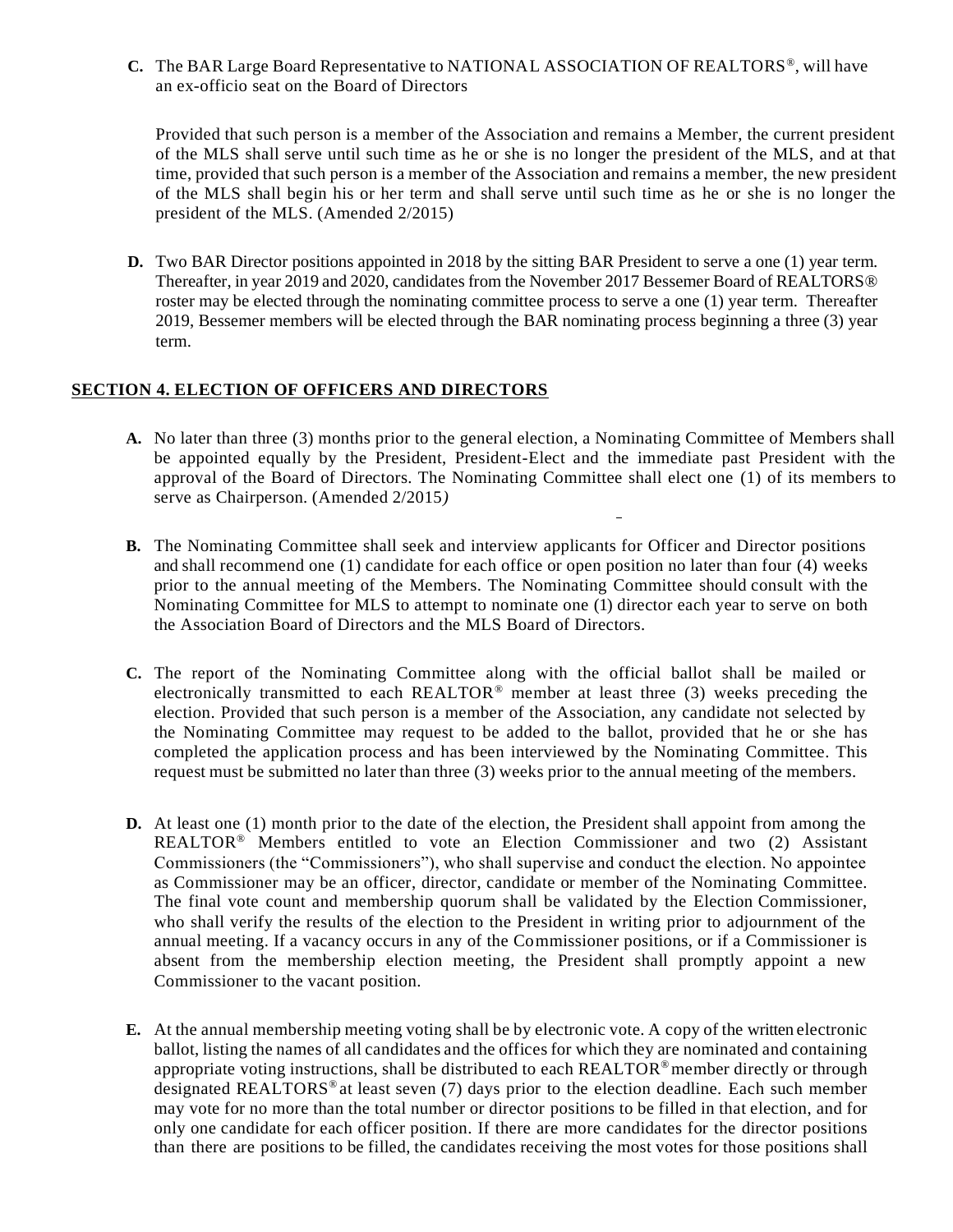be deemed elected.

- **F.** Any dispute as to the right of a member to vote, validity or effect of a ballot, or method or results of the vote count shall be decided by majority vote of the commissioners, whose decision shall be final and conclusive.
- **G.** In the event of a tie vote for a position, the President shall immediately choose one of the candidates receiving the tie vote by lot in the presence of all the members then present at the polling place and the candidate so selected shall be deemed elected.

## **SECTION 5. VACANCIES.**

Vacancies among the officers and the Board of Directors shall be filled by the Board of Directors until the next annual election. The Nominating Committee shall select a candidate for each unexpired director term to be filled at the annual election.

## **SECTION 6. RESIGNATION AND REMOVAL FROM OFFICE.**

- **A.** An Officer or Director shall be deemed to have submitted a resignation from his/her elected or appointed positions upon the occurrence of any of the following:
	- **1.** An event described in Article XIII Section 8 herein (Adopted 7/2017)
	- **2.** Convicted of a felony; or
	- **3.** Incapacity by reason of mental or physical condition to the extent that the Officer or Director is unable or unwilling to fulfill the duties of the office for a period of ninety (90) days or more; or
	- **4.** Failure to remain qualified as a REALTOR® member; or
	- 5. Failure to abide by the Code of Ethics of the NATIONAL ASSOCIATION OF REALTORS<sup>®</sup>, or by the Constitution, Bylaws and Rules and Regulations of the Local, State and National Associations, which results in a suspension of or expulsion from membership in the Association.
	- **6.** Upon the suspension or revocation of his/her real estate license by the Alabama Real Estate Commission, whether the suspension or revocation is appealed, stayed or waived, unless reversed on motion of the Executive Committee with the approval of a two-thirds  $(2/3)$ 's) majority of the Board of Directors.

**B.** Officers and Directors may be removed from their respective offices on motion of the Executive Committee and by approval of a two-thirds (2/3's) majority vote of the Board of Directors. After the filing of a motion by the Executive Committee and before the vote of the Board of Directors, the officer or director shall have the opportunity to come before the Board of Directors to explain why he or she should not be removed from office.

**C.** Resignations shall become effective only when accepted by the Board of Directors.

### **SECTION 7. CHIEF STAFF EXECUTIVE.**

The Executive Committee may employ, establish the duties in writing and fix the salary of a chief staff executive, who shall be the chief administrative officer of the Association. The chief staff executive shall have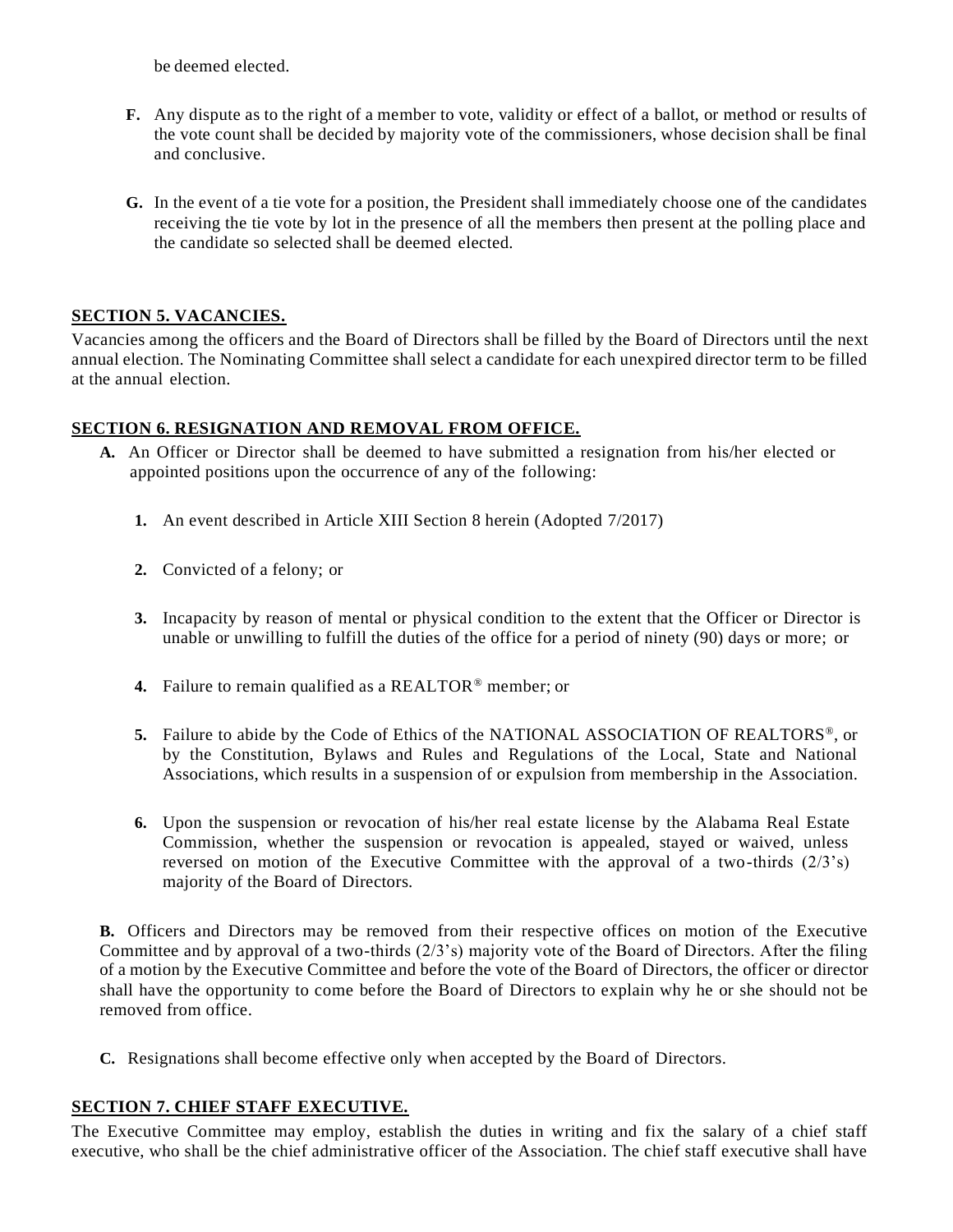the authority to hire, supervise, evaluate and terminate other staff, if any, and shall perform such other duties as prescribed by the Board of Directors. The compensation package of all employees shall be approved by the Board of Directors as a whole, in lieu of individual employee review.

## <span id="page-17-0"></span>**ARTICLE XIII - MEETINGS**

### **SECTION 1. ANNUAL MEETINGS.**

The annual membership meeting of the Association shall be held during the Fall of each year, the date, place, and hour to be designated by the Board of Directors.

## **SECTION 2. MEETINGS OF DIRECTORS.**

The Board of Directors shall designate a regular time and place of meetings. The President or at least three (3) directors may call a special meeting of the Board of Directors. A quorum for the transaction of business shall consist of fifty percent (50%) of the directors. (Amended *7/2017).*

### **SECTION 3. OTHER MEETINGS.**

Meetings of the members may be held at other times as the President or the Board of Directors may determine, or upon the written request of at least ten percent (10%) of the REALTOR<sup>®</sup> members.

## **SECTION 4. NOTICE OF MEETINGS.**

Except for committee meetings, written notice shall be given to every member entitled to participate in the meeting at least one (1) week preceding all meetings. If a special meeting, it shall be accompanied by a statement of the purpose of the meeting.

### **SECTION 5. QUORUM.**

A quorum for the transaction of business shall consist of five percent (5%) of the REALTOR<sup>®</sup> members (Amended 2/21).

## **SECTION 6. ELECTRONIC TRANSACTION OF BUSINESS.**

To the fullest extent permitted by law, the Board of Directors or membership may conduct business by electronic means.

## **SECTION 7. NOTICE.**

"Notice" as used throughout these Bylaws includes but is not limited to fax, publication in a newsletter, email, U. S. mail.

### **SECTION 8. DIRECTOR AND OFFICER ATTENDANCE POLICY.**

- **A.** Purpose. This Director and Officer Attendance Policy is intended to encourage and f acilitate full contribution of all Directors and Officers. (Adopted 7/2017)
- **B.** Definition of a Director and Officer Attendance Problem. Officers and Directors are allowed one

(1) electronic attendance per year. An Officer's or a Director's attendance problem exists if said party has three (3) absences to properly called meetings during a rolling twelve (12) month period, none of which are due to a medical hardship (shown by a written physician's excuse), death of an immediate family member, or travel associated with the Association. An exception exists for absences that occur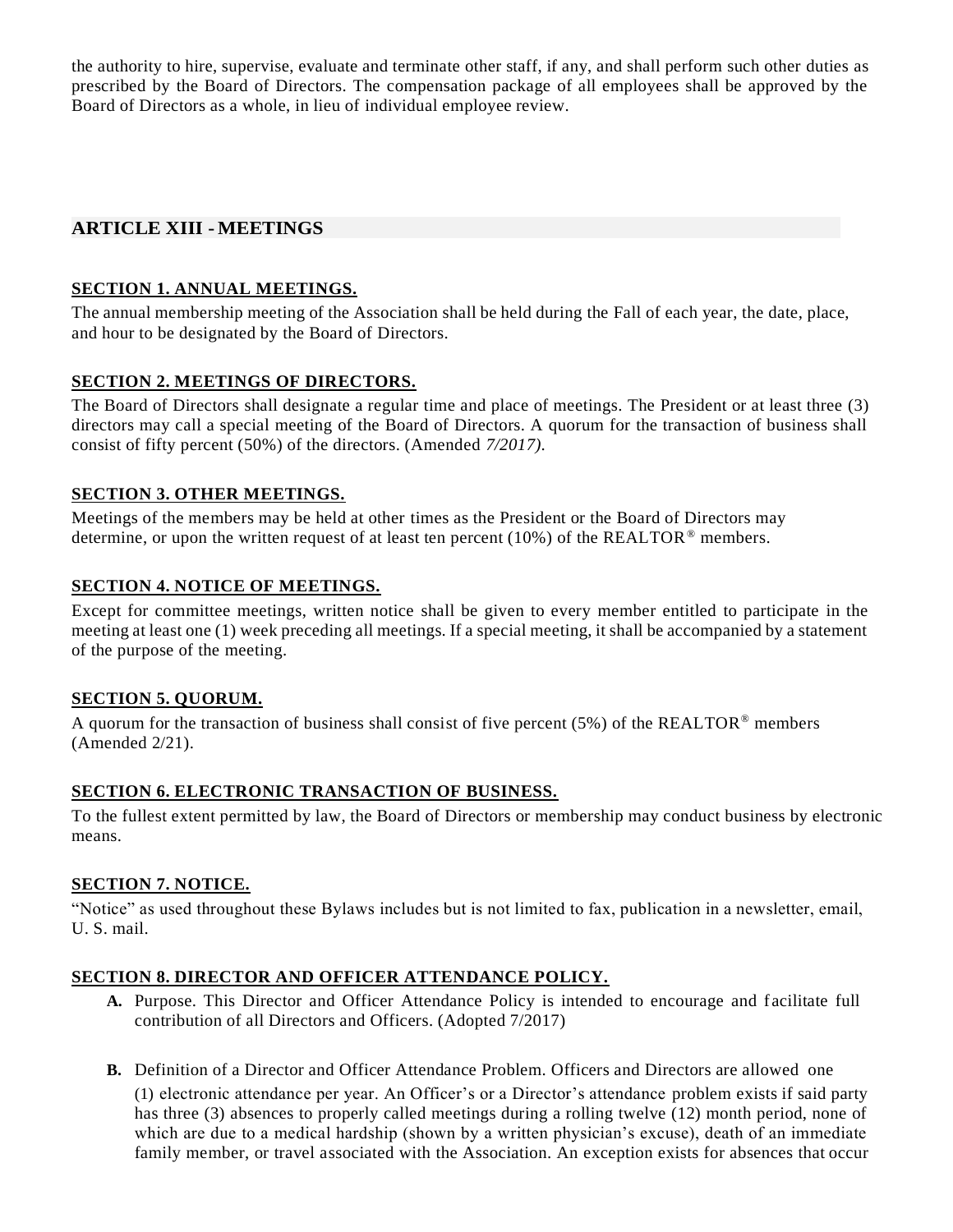when a published meeting date has been changed with less than a 60-day notice. (Adopted 7/2017)

**C.** Response to a Director and Officer Attendance Problem. If a Director and Officer attendance problem exists, the Director or Officer, as applicable, shall be deemed to have submitted a resignation from his or her elected or appointed position effective as of the date of the third meeting missed and the chief staff executive or the organization will promptly notify the individual in writing of such deemed resignation and the Board of Directors shall begin to take steps to replace such individual. Upon receipt of such notification from the chief staff executive, the subject Director or Officer shall be granted the opportunity to request to come before the Board of Directors and explain why he or she should not be removed from his or her position, provided that such request is delivered to the chief staff executive prior to the earlier of (a) thirty (30) days following the deemed submission of his or her resignation, or (b) the installation of his or her replacement (the "Request Deadline"). If the subject Director or Officer does not deliver his or her request prior to the Request Deadline, the party shall be deemed to have waived his or her right to request a review by the Board of Directors. (Adopted 7/2017)

## <span id="page-18-0"></span>**ARTICLE XIV – COMMITTEES**

### **SECTION 1. STANDING COMMITTEES.**

The President shall appoint from among the REALTOR® members, subject to confirmation by the Board of Directors, the following standing committees, and such other committees as may be approved by the Board of Directors: Grievance and Professional Standards.

## **SECTION 2. SPECIAL COMMITTEES.**

The President shall appoint such other committees as he/she deems advisable, subject to the following approval. Each such committee, its purposes, membership, and budget requirements to support and staff it shall first be approved by the Executive Committee and Board of Directors. Such committees shall be temporary committees.

### **SECTION 3. ORGANIZATION.**

All committees shall be of such size and shall have such duties, functions and powers as assigned by the President and the Board of Directors, except as otherwise provided in these Bylaws.

### **SECTION 4. PRESIDENT.**

The President shall be an ex-officio member of all standing committees and shall be notified of their meetings.

### **SECTION 5. ACTION WITHOUT MEETING.**

Any committee may act by unanimous consent in writing without a meeting. The consent shall be evidenced by one (1) or more written approvals, each of which sets forth the action taken and bears the signature of one (1) or more of the members of the committee. (Housekeeping changes can be made as part of NATIONAL ASSOCIATION OF REALTORS® updates)

## <span id="page-18-1"></span>**ARTICLE XV - FISCAL AND ELECTIVEYEAR**

### **SECTION 1.**

The fiscal and elective year of the Association shall be the calendar year, January 1 through December 31.

## <span id="page-18-2"></span>**ARTICLE XVI - RULES OFORDER**

### **SECTION 1.**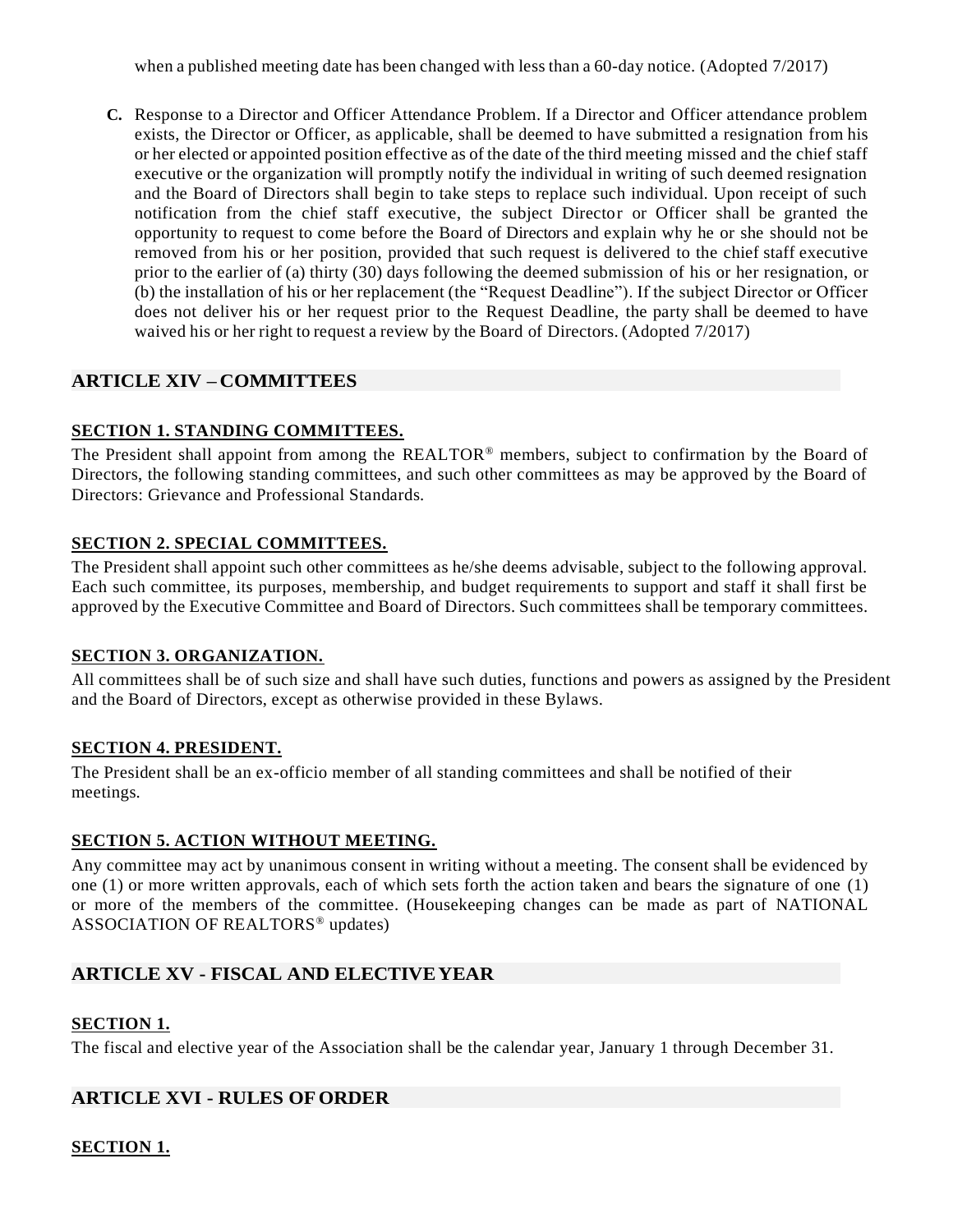Robert's Rules of Order, latest edition, shall be recognized as the authority governing the meetings of the Association, its Board of Directors and committees, in all instances wherein its provisions do not conflict with these Bylaws.

## <span id="page-19-0"></span>**ARTICLE XVII -AMENDMENTS**

#### **SECTION 1.**

These Bylaws may be amended by the majority vote of the members present and qualified to vote at any meeting at which a quorum is present, provided the substance of such proposed amendment or amendments shall be plainly stated in the call for the meeting, except that the Board of Directors may, at any regular or special meeting of the Board of Directors at which a quorum is present, approve amendments to the Bylaws which are mandated by NATIONAL ASSOCIATION OF REALTORS® policy SECTION 2.

Written notice of all meetings at which amendments are to be considered shall be given to every REALTOR ® member at least one (1) week prior to the meeting.

#### **SECTION 2.**

Amendments to these Bylaws affecting the admission or qualification of REALTOR® and Institute Affiliate members, the use of the terms REALTOR® and REALTORS®, or any alteration in the territorial jurisdiction of the Association shall become effective upon their approval as authorized by the Board of Directors of the NATIONAL ASSOCIATION OF REALTORS®.

#### <span id="page-19-1"></span>**ARTICLE XVIII - DISSOLUTION**

#### **SECTION 1.**

Upon the dissolution of this Association, the Board of Directors, after providing for the payment of all obligations, shall distribute any remaining assets to the AAR or, within its discretion, to any other non- profit tax-exempt organization.

### <span id="page-19-2"></span>**ARTICLE XIX - MULTIPLE LISTINGSERVICE**

#### **SECTION 1. AUTHORITY.**

The Association shall maintain for the use of its members a Multiple Listing Service which shall be a lawful corporation of the State of Alabama, all the stock of which shall be owned by this Association.

#### **SECTION 2. PURPOSE.**

A Multiple Listing Service is a means by which authorized Participants make blanket unilateral offers of compensation to other Participants (acting as subagents, buyer agents, or in other agency or nonagency capacities defined by law); by which cooperation among Participants is enhanced; by which information is accumulated and disseminated to enable authorized Participants to prepare appraisals, analyses, and other valuations of real property for bona fide clients and customers; by which Participants engaging in real estate appraisal contribute to common databases; and is a facility for the orderly correlation and dissemination of listing information so participants may better serve their clients and the public. Entitlement to compensation is determined by the cooperating broker's performance as a procuring cause of the sale (or lease).

#### **SECTION 3. GOVERNING DOCUMENTS.**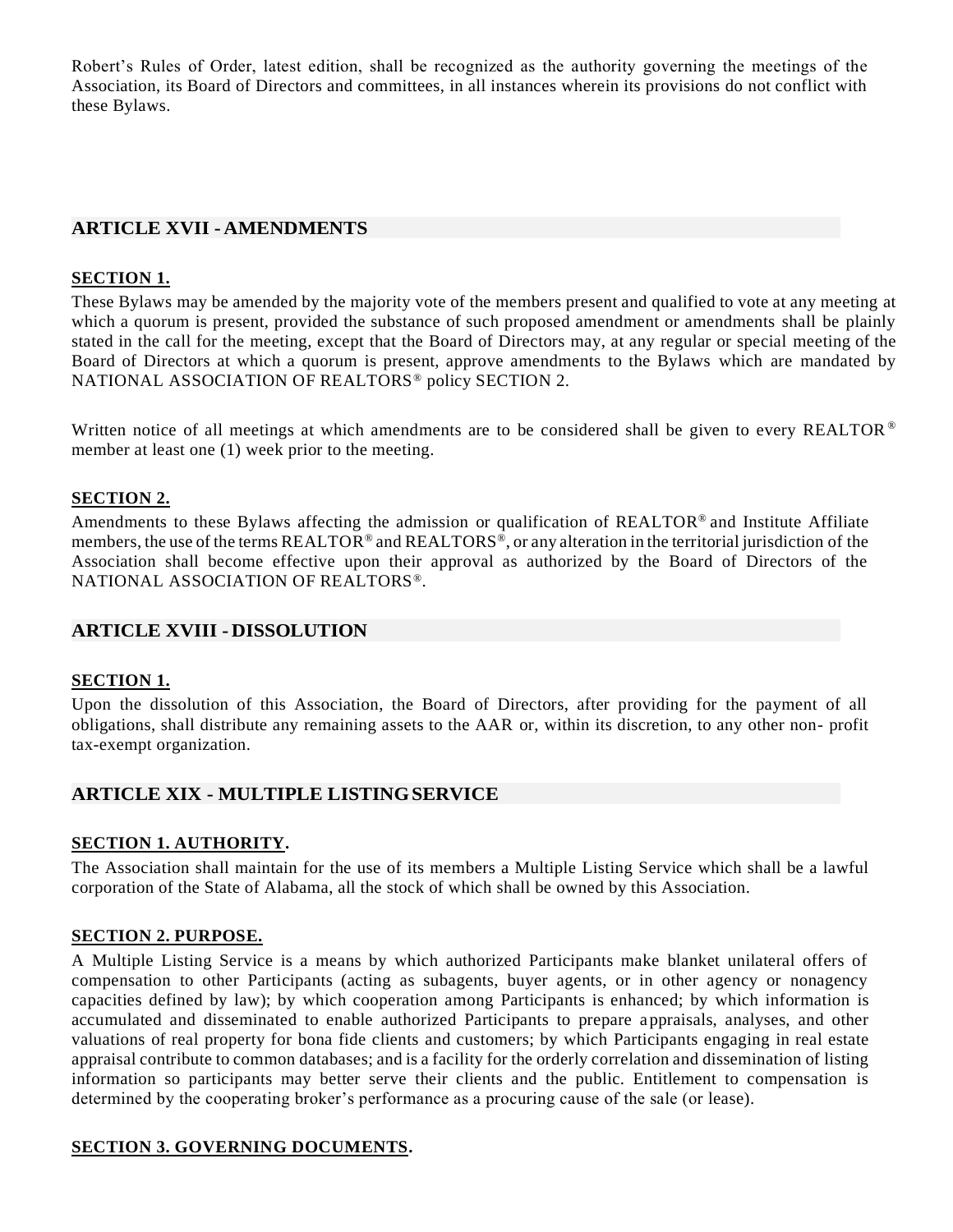The Board of Directors shall cause any Multiple Listing Service established by it pursuant to this Article to conform at all times its Articles of Incorporation, Constitution and Bylaws, Rules and Regulations, Policies, Practices, and Procedures and to the Constitution and Bylaws, Rules and Regulations, and Policies of the NATIONAL ASSOCIATION OF REALTORS®.

## **SECTION 4. PARTICIPATION.**

Any REALTOR® member of this Association or any other association who is a principal, partner, corporate officer, or branch office manager acting on behalf of a principal, without further qualification, except as otherwise stipulated in these Bylaws, shall be eligible to participate in the Multiple Listing Service upon agreeing in writing to conform to the Rules and Regulations thereof and to pay the costs incidental thereto.\* However, under no circumstances is any individual or firm, regardless of membership status, entitled to Multiple Listing Service "membership" or "participation" unless they hold a current, valid real estate broker's license and offer or accept compensation to and from other Participants or are licensed or certified by an appropriate state regulatory agency to engage in the appraisal of real property.\*\* Use of information developed by or published by the Association's Multiple Listing Service is strictly limited to the activities authorized under a Participant's licensure(s) or certification and unauthorized uses are prohibited. Further, none of the foregoing is intended to convey "participation" or "membership" or any right of access to information developed or published by the Association's Multiple Listing Service where access to such information is prohibited by law. (Amended 11/08)

Mere possession of a broker's license is not sufficient to quality for MLS participation. Rather, the requirement that an individual or firm offers or accepts cooperation and compensation means that the Participant actively endeavors during the operation of its real estate business to list real property of the type listed on the MLS and/or to accept offers of cooperation and compensation made by listing brokers or agents in the MLS. "Actively" means on a continual and ongoing basis during the operation of the Participant's real estate business. The "actively" requirement is not intended to preclude MLS participation by a Participant or potential Participant that operates a real estate business on a part-time, seasonal, or similarly time-limited basis or that has its business interrupted by periods of relative inactivity occasioned by market conditions. Similarly, the requirement is not intended to deny MLS participation to a Participant or potential Participant who has not achieved a minimum number of transactions despite good faith efforts. Nor is it intended to permit an MLS to deny participation based on the level of service provided by the Participant or potential Participant as long as the level of service satisfies state law. (Adopted 11/08)

The key is that the Participant or potential Participant actively endeavors to make or accept offers of cooperation and compensation with respect to properties of the type that are listed on the MLS in which participation is sought. This requirement does not permit an MLS to deny participation to a Participant or potential Participant that operates a "Virtual Office Website" (VOW) (including a VOW that the Participant uses to refer customers to other Participants) if the Participant or potential Participant actively endeavors to make or accept offers of cooperation and compensation. An MLS may evaluate whether a Participant or potential Participant actively endeavors during the operation of its real estate business to offer or accept cooperation and compensation only if the MLS has a reasonable basis to believe that the Participant or potential Participant is in fact not doing so. The membership requirement shall be applied in a nondiscriminatory manner to all Participants and potential Participants. (Adopted 11/08)

\*Any applicant for MLS participation and any licensee (including licensed or certified appraisers) affiliated with an MLS Participant who desires access to and use of MLS-generated information shall complete an orientation program of not more than eight (8) classroom hours devoted to the MLS Rules and Regulations and computer training related to MLS information entry and retrieval within ninety (90) days after access has been provided.

### **SECTION 5. NONMEMBER PARTICIPATION RIGHTS ("OPEN MLS"):**

**A.** A nonmember applicant for MLS participation who is a principal, partner, corporate officer or branch office manager acting on behalf of a principal, shall supply evidence satisfactory to the Membership Committee that he/she has no record of recent or pending bankruptcy; has no record of official sanctions involving unprofessional conduct; agrees to complete a course of instruction (if any) covering the MLS Rules and Regulations and computer training related to MLS information entry and retrieval, and shall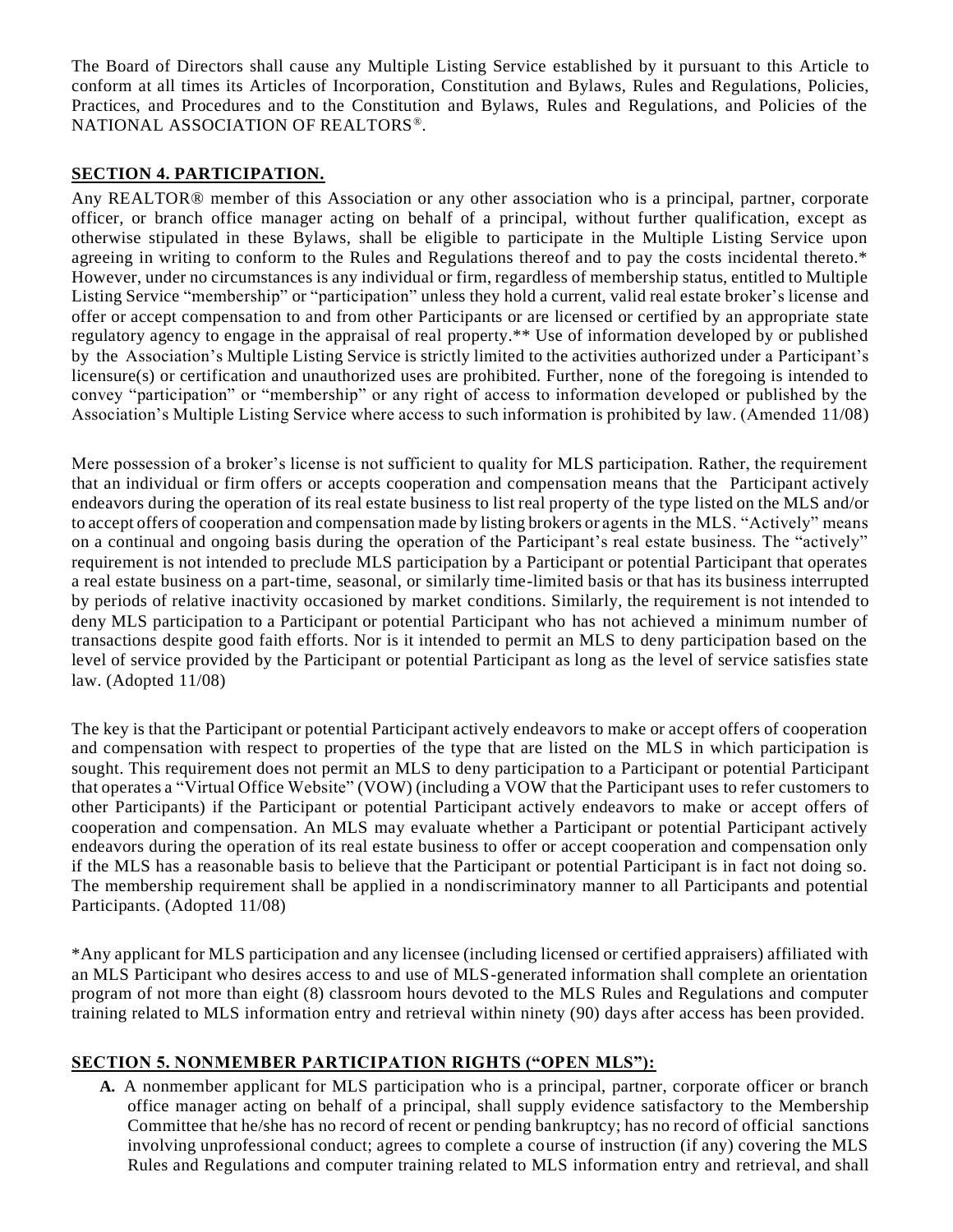pass such reasonable and non-discriminatory written examination thereon as may be required by the MLS; and shall agree that if elected as a Participant, he/she will abide by such Rules and Regulations and pay the MLS fees and dues, including the nonmember differential (if any), as from time to time established. Under no circumstances is any individual or firm entitled to MLS Participation or Membership unless they hold a current, valid real estate broker's license and offer or accept compensation to and from other Participants or are licensed or certified by an appropriate state regulatory agency to engage in the appraisal of real property. Use of information developed by or published by an Association's Multiple Listing Service is strictly limited to the activities authorized under a Participant's licensure(s) or certification and unauthorized uses are prohibited. Further, none of the foregoing is intended to convey Participation or Membership or any right of access to information developed by or published by an Association's Multiple Listing Service where access to such information is prohibited by law.

Mere possession of a broker's license is not sufficient to quality for MLS participation. Rather, the requirement that an individual or firm offers or accepts cooperation and compensation means that the participant actively endeavors during the operation of its real estate business to list real property of the type listed on the MLS and/or to accept offers of cooperation and compensation made by listing brokers or agents in the MLS. "Actively" means on a continual and ongoing basis during the operation of the participant's real estate business. The "actively" requirement is not intended to preclude MLS participation by a participant or potential participant that operates a real estate business on a part-time, seasonal, or similarly time-limited basis or that has its business interrupted by periods of relative inactivity occasioned by market conditions. Similarly, the requirement is not intended to deny MLS participation to a participant or potential participant who has not achieved a minimum number of transactions despite good faith efforts. Nor is it intended to permit an MLS to deny participation based on the level of service provided by the participant or potential participant as long as the level of service satisfies state law. (Adopted 11/08)

The key is that the participant or potential participant actively endeavors to make or accept offers of cooperation and compensation with respect to properties of the type that are listed on the MLS in which participation is sought. This requirement does not permit an MLS to deny participation to a participant or potential participant that operates a "Virtual Office Website" (VOW) (including a VOW that the participant uses to refer customers to other participants) if the participant or potential participant actively endeavors to make or accept offers of cooperation and compensation. An MLS may evaluate whether a participant or potential participant actively endeavors during the operation of its real estate business to offer or accept cooperation and compensation only if the MLS has a reasonable basis to believe that the participant or potential participant is in fact not doing so. The membership requirement shall be applied in a nondiscriminatory manner to all participants and potential participants. (Adopted 11/08)

- **B.** The Membership Committee will also consider the following in determining a nonmember applicant's qualifications for MLS Participation or Membership:
	- **1.** All final findings of Code of Ethics violations and violations of other membership duties in any other association within the past three (3) years;
	- **2.** Pending ethics complaints (or hearings);
	- **3.** Unsatisfied discipline pending;
	- **4.** Pending arbitration requests (or hearings);
	- **5.** Unpaid arbitration awards or unpaid financial obligations to any other association or association's MLS.

## **SECTION 6. ACCESS TO COMPARABLE AND STATISTICAL INFORMATION.**

Association members who are actively engaged in real estate brokerage, management, mortgage financing, appraising, land development or building, but who do not participate in the MLS, are nonetheless entitled to receive, by purchase or lease, all information other than current listing information that is generated wholly or in part by the MLS including "comparable" information, "sold" information, and statistical reports. This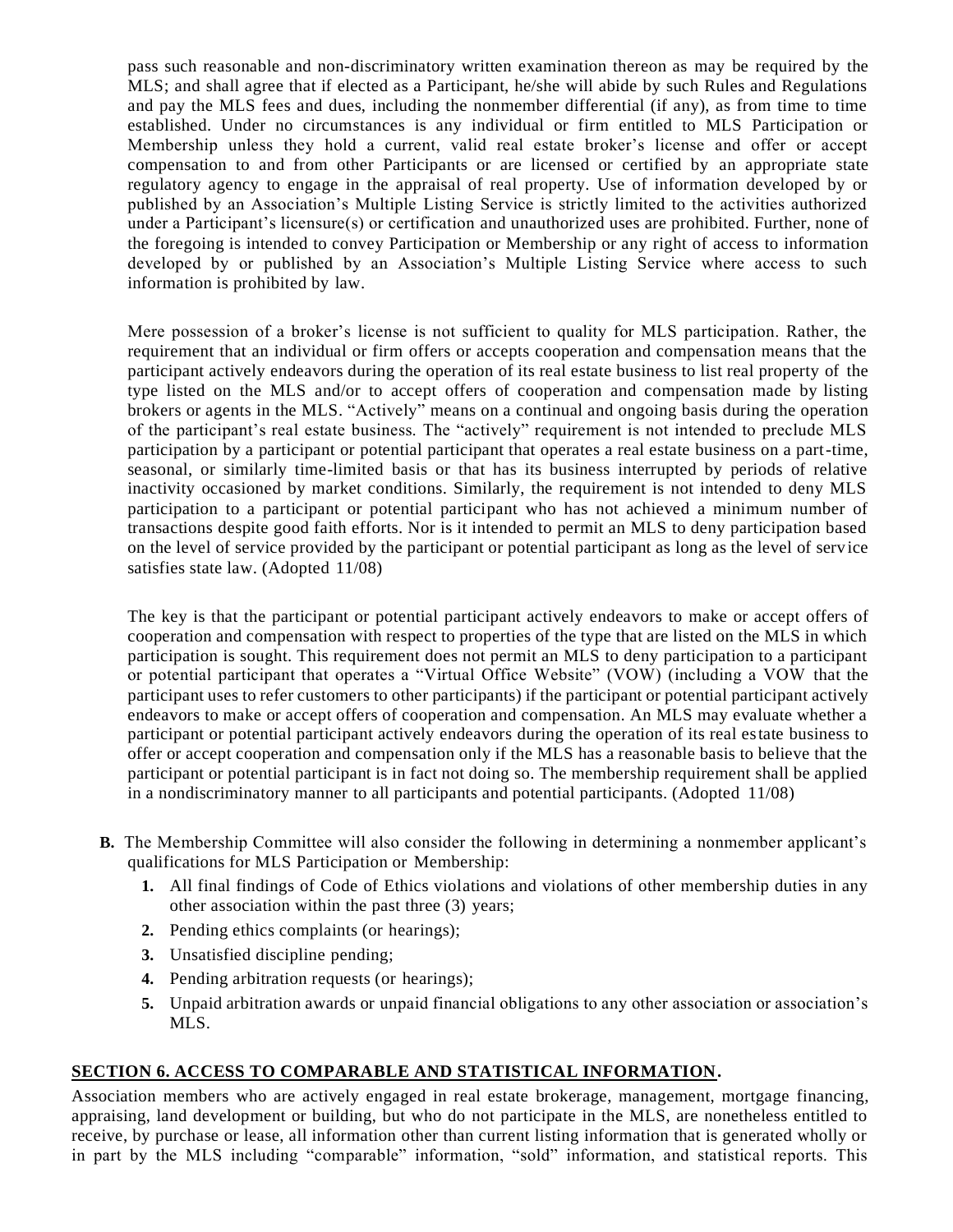information is provided for the exclusive use of Association members and individuals affiliated with Association members who are also engaged in the real estate business and may not be transmitted, retransmitted, or provided in any manner to any unauthorized individual, office or firm except as otherwise specified in the MLS Rules and Regulations. Association members who receive such information, either as an Association service or through the Association's MLS, are subject to the applicable provisions of the MLS Rules and Regulations whether they participate in the MLS or not.

### **SECTION 7. SUBSCRIBERS.**

Subscribers (or users) of the MLS include non-principal brokers, sales associates and licensed and certified appraisers affiliated with Participants. Subscribers also include affiliated unlicensed administrative and clerical staff, personal assistants, and individuals seeking licensure or certification asreal estate appraisers who are under the direct supervision of an MLS Participant or the Participant's licensed designee.

# # #

## <span id="page-22-0"></span>**Concerning Board of Choice Across State Lines**

That the membership choices currently provided under Board of Choice be expanded across state lines as follows: Members may join a primary board across contiguous state lines. State association membership would be in the state where primary board membership is held. (Adopted 11/95)

#### <span id="page-22-1"></span>**Portability of Membership Records (Files)**

In order to facilitate timely processing of applications for membership and to assist associations in determining an applicant's qualification for REALTOR® membership, associations shall, based on a request from another association, share information about current or former members. Minimum "core" member's information shall include:

- **1.** Previous applications for membership;
- **2.** All final findings of Code of Ethics violations and violations of other membership duties within the past three (3) years (when available);
- **3.** Pending complaints alleging violations of the Code of Ethics or alleging violations of other membership duties;
- **4.** Incomplete or (pending) disciplinary measures;
- **5.** Pending arbitration requests (or hearings);
- **6.** Unpaid arbitration awards or unpaid financial obligations to the Association or its MLS.

An Association may, at its discretion, consider information received from other associations when determining whether an applicant satisfies the Association's membership requirements as established in the association's Bylaws (not to exceed NATIONAL ASSOCIATION OF REALTORS®'s Membership Qualification Criteria). (Adopted 2/96)